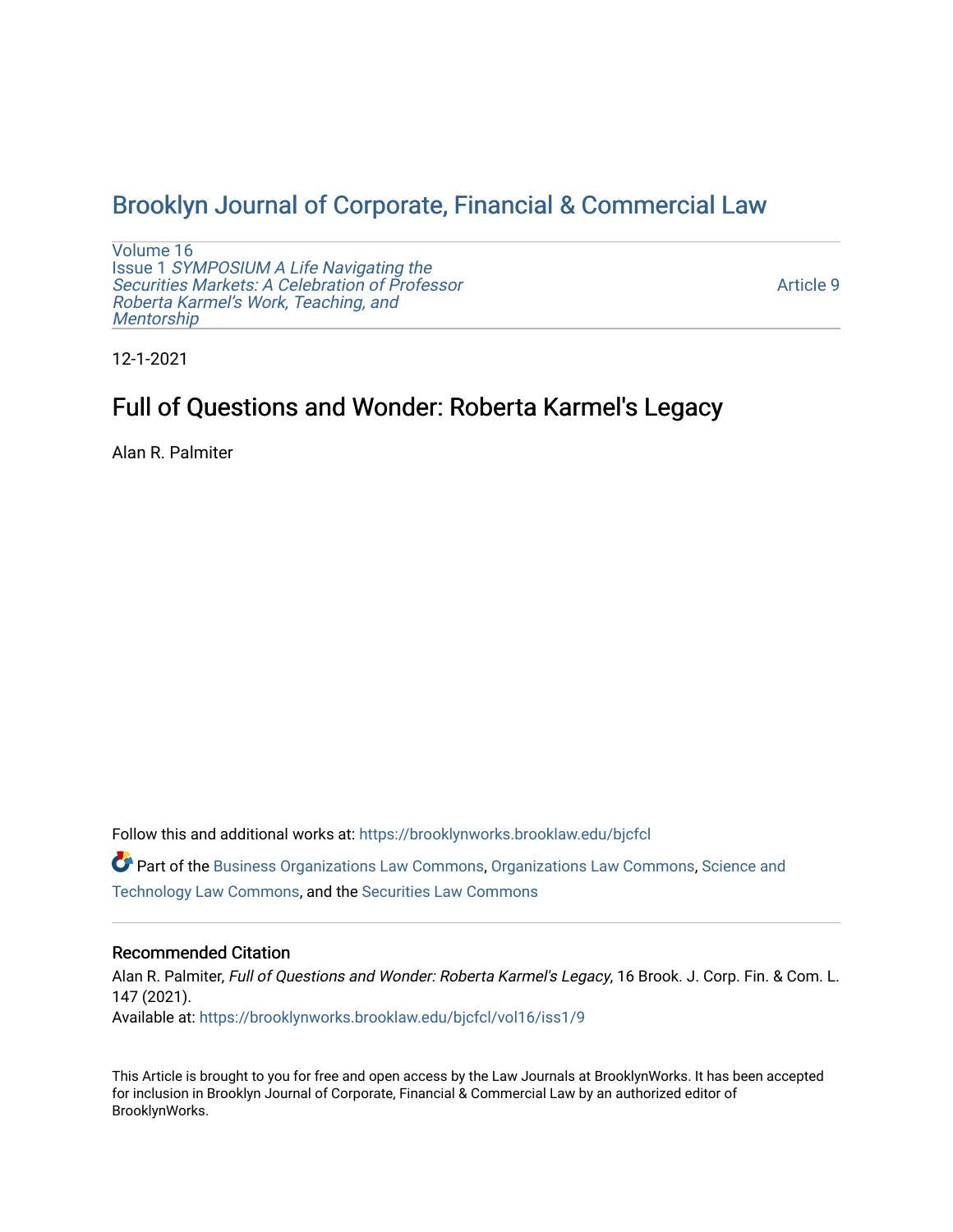# FULL OF QUESTIONS AND WONDER: **ROBERTA KARMEL'S LEGACY**

Alan R. Palmiter\*

### **ABSTRACT**

Roberta Karmel has been perhaps the keenest observer and commentator on the securities industry and its regulation for the past five decades. Her observations about securities regulation—during the SEC's precocious adolescence and into its young adulthood—have framed the academic inquiry of all of us who have written on the subject during this period. But more valuable to us than her observations have been her questions, full of wonder and penetrating insight. We securities academics, the enterprise of securities regulation, and especially market capitalism, all owe an enormous debt of gratitude to Professor Karmel.

Roberta Karmel and I joined the law academy in 1986. I was a fledgling corporate/securities lawyer turned law professor; she was an alreadyrecognized thought leader in the area. I have spent my career trying to catch up to her  $-1$  probably won't.

## **1. OUR FIRST MEETING**

Roberta and I first met at an ALI meeting on the quite controversial and ultimately ill-fated *Principles of Corporate Governance*.<sup>1</sup> It was a one-day meeting at the Mayflower Hotel in Washington, D.C. My soon-to-be law dean suggested that I use his ALI credentials to attend the meeting and to dip my foot into what would become the swimming pool in which I would later swim laps. I was mesmerized by the discussion, quickly identifying that there was a rift at the meeting between corporate general counsels (and their view that the corporation was designed mostly for the pleasure of management) and corporate law academics (most of whom saw the corporation as an instrument of shareholder welfare and social good).

At lunch, I sat between Roberta and Frank Easterbrook. What a serendipity! Without fully understanding it at the time, I had somehow placed myself between the person who, for more than a generation, would ask the most penetrating questions of how securities law should be formulated to

<sup>\*</sup> William T. Wilson, III, Presidential Chair for Business Law, Wake Forest University. I thank Emily Solley (Wake Law '22) for commenting on this essay. I also thank Gabriella Manduca (Brooklyn Law '20), a student in my Sustainable Corporations class at Brooklyn Law in Fall 2019, for encouraging me to summarize my Sustainable Corporations project in a Brooklyn Law School journal.

<sup>1.</sup> Joel Seligman, Sheep in Wolf's Clothing: The American Law Institute Principles of Corporate Governance Project, 55 GEO. WASH. L. REV. 325 (1986-1987).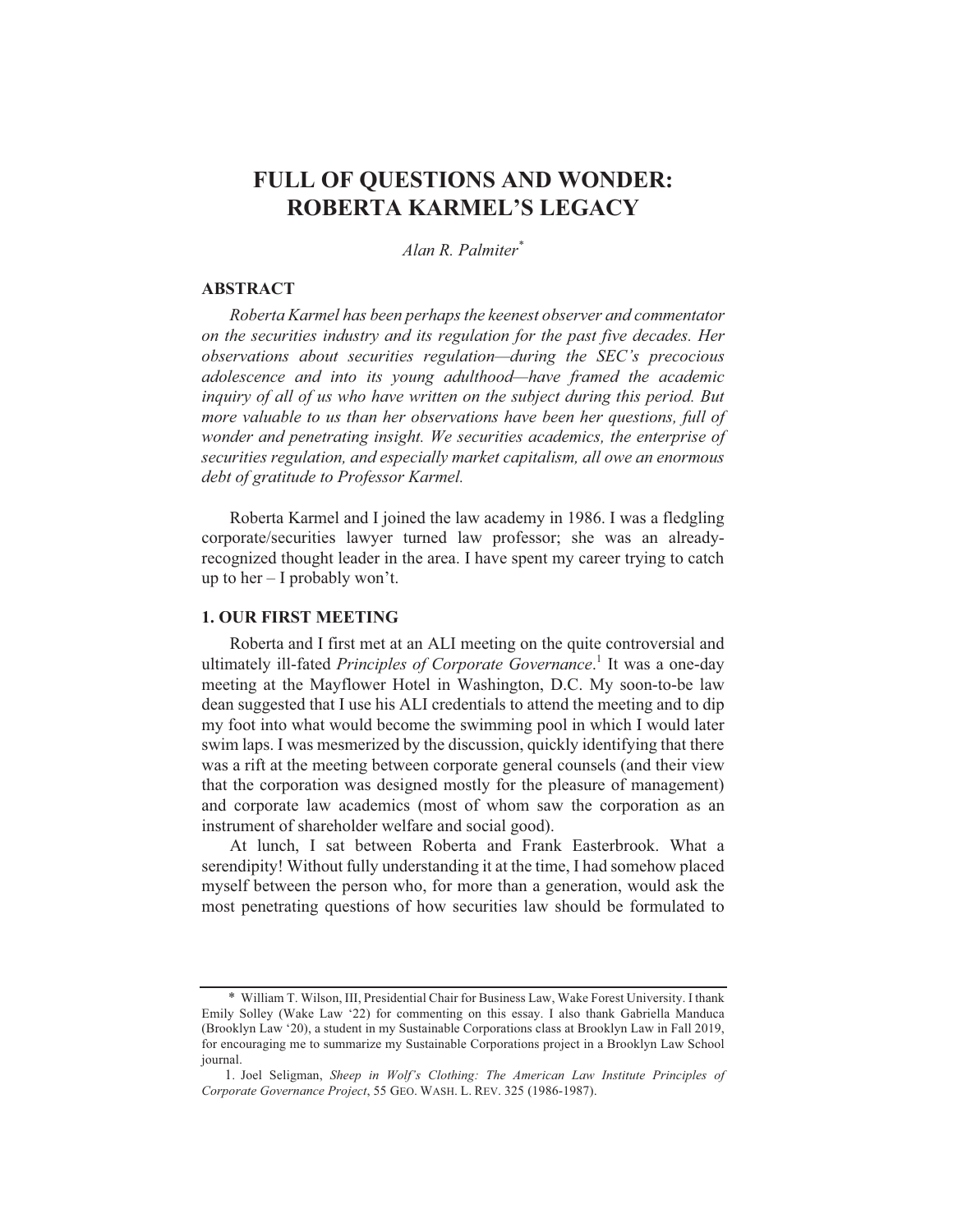guide markets to serve our collective interests, and the person who embodied the unquestioning belief that markets, especially securities markets, could be trusted to lead us toward the collective good.<sup>3</sup> Whoever was sitting across from me at that round table in the mezzanine of the main meeting hall of the Mayflower Hotel saw me, with Roberta to my left, and Judge Easterbrook to my right.<sup>4</sup> Poetry does not get any better!

# 2. THE TRADITIONALIST/CONTRACTARIAN DIVIDE

In short, Roberta would spend her professional career questioning—in the most profound ways—the faith placed in markets by the law-andeconomics movement.<sup>5</sup> And Judge Easterbrook would continue to hold as a matter of faith that the markets were trustworthy, even infallible. The two of them, I believe, embodied the divide between the "traditionalists" and the "legal economists" on questions of corporate and securities law.

Soon after this ALI meeting, Judge Easterbrook's book (with Professor Daniel Fischel) titled *The Economics of Corporate Law* would be published,<sup>6</sup> and at a George Mason conference celebrating the book, Frank Easterbrook would declare complete victory: "Nobody today can publish a law review article in the field of corporate or securities law without basing its thesis on law and economics." In short, from what I understood, Judge Easterbrook was saying, "I am the way, the truth, and the life. No one comes to [academic holiness] except through me."

But the confidence that Judge Easterbrook asked us to place in the market-based law-and-economics movement would fare poorly over the next couple of decades. The accounting scandals and collapse of dot-com market prices in the early 2000s tarnished the law-and-economics brand. A Nobellaureate economist would describe it as a period of "irrational exuberance."<sup>7</sup> This forced the question: how can markets, especially developed securities markets, be irrational for longer than a fraction of a trading day or, now, a

<sup>2.</sup> Roberta S. Karmel, *The Financialization of Corporate Governance*, Brooklyn Law Sch. Legal Studies Paper No. 653, 1 (2020), https://ssrn.com/abstract=3748574 (discussing shareholder primacy and stakeholder theories of corporate purpose).

<sup>3.</sup> Frank H. Easterbrook & Daniel R. Fischel. *The Corporate Contract*, 89 COLUM, L. R. 1416-48 (1989).

<sup>4.</sup> Frank Easterbrook, WIKIPEDIA, https://en.wikipedia.org/wiki/Frank Easterbrook (last visited Nov. 28, 2021).

<sup>5.</sup> See, e.g., ROBERTA S. KARMEL, REGULATION BY PROSECUTION: THE SECURITIES & EXCHANGE COMMISSION VERSUS CORPORATE AMERICA 15, 16 (Simon & Schuster, 1981); see also Roberta S. Karmel, A Retrospective on the Unfixing of Rates and Related Deregulation in Regulated Exchanges: Dynamic Agents of Economic Growth, in REGULATED EXCHANGES DYNAMIC AGENTS OF ECONOMIC GROWTH (Oxford 2010).

<sup>6.</sup> See FRANK H. EASTERBROOK & DANIEL R. FISCHEL, THE ECONOMIC STRUCTURE OF CORPORATE Law (Harvard Univ. Press 1996).

<sup>7.</sup> ROBERT J. SCHILLER, IRRATIONAL EXUBERANCE (2000).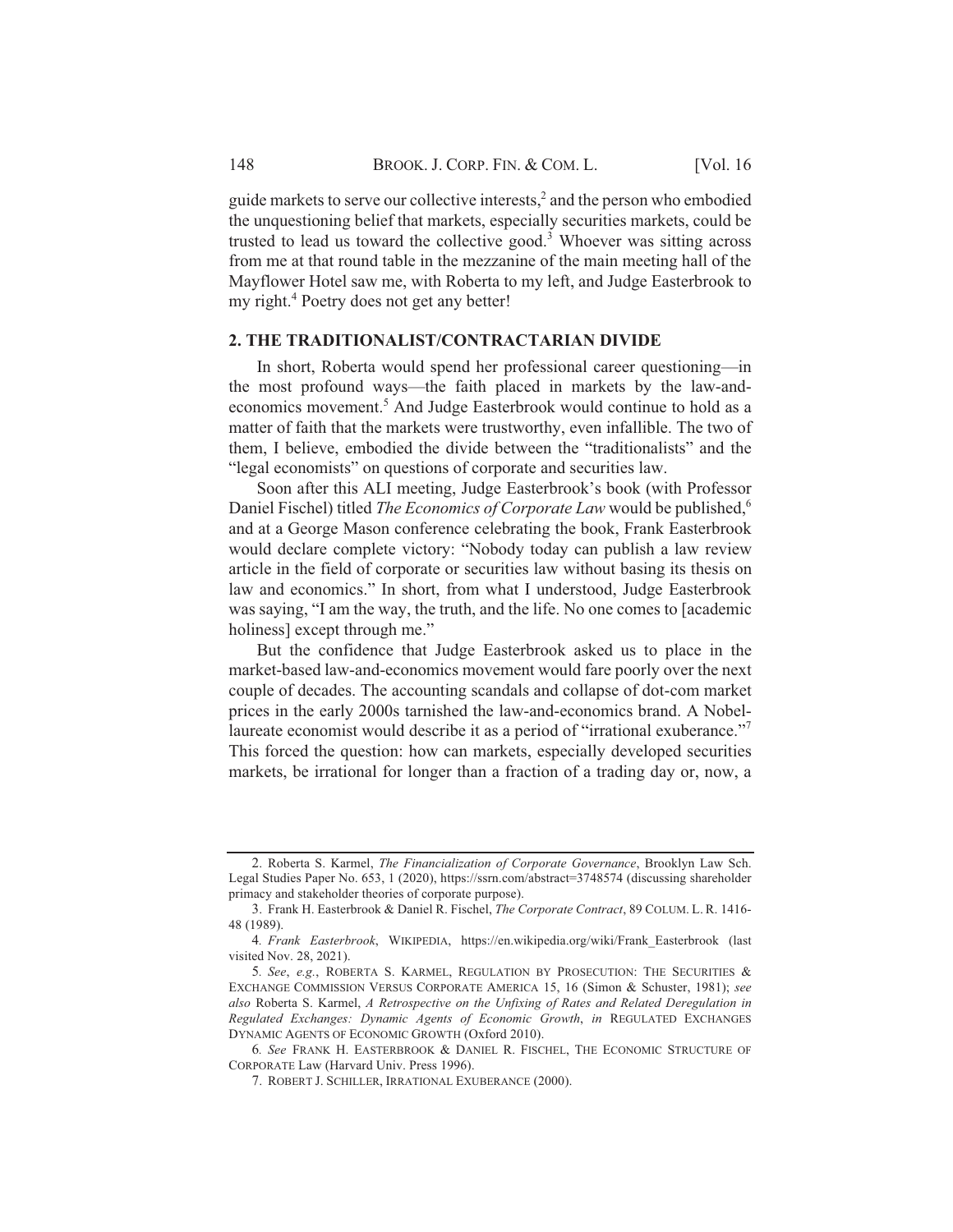trading second?<sup>8</sup> Then came the Financial Crisis of 2008, in which the global securities markets collectively failed to appreciate that financial instruments backed by sub-prime mortgages carried great downside risk, enough risk to nearly cause the collapse of the global financial system. The wisdom of the crowd—at least, when sitting in front of securities trading screens—was exposed as a charade.

But, at that lunch table in the Mayflower Hotel, all of this lay in the future. On that day, there had merely been a skirmish between the traditionalists and the legal economists. The ALI would resolve their confrontation by declaring each a winner. The traditionalists were permitted to write some rules that became part of the Principles of Corporate *Governance*, and the legal economists were permitted to write other rules in the document. And then the courts would largely disregard their disjointed compromise.<sup>9</sup>

### **3. GENIALITY**

So that lunchtime conversation, at the least, should have had some fireworks. Already Roberta had staked out the position that when the Securities and Exchange Commission (SEC) enforced its rules on market integrity there should be limits on the agency's subpoena powers.<sup>10</sup> Securities professionals were humans, after all, she had claimed. And Judge Easterbrook had already made clear in his writings that the purpose of securities law was to be sure that the markets were being fed truthful information. Maybe they would, at the least, quibble about the means to ensure securities-market honesty.

But instead of fireworks, there was a genial conversation between the two. Roberta mentioned that her son was starting law school in Chicago, and Judge Easterbrook (who had just been named to the federal bench and would continue as an adjunct professor at the school) offered to keep an eye out for

<sup>8.</sup> Another leading law and economics scholar would complain that securities markets were being held to too high a standard. See Roberta Romano, The Sarbanes-Oxley Act and the Making of Quack Corporate Governance, 114 YALE L.J. 1521, 1602 (2005). Of course, there would be adjustments, argued Roberta Romano, but the adjustments would be much less painful to our economy than attempts to tame the securities markets' episodic irrationality. "Let the markets be themselves!" she would essentially argue.

<sup>9.</sup> Minor Myers, Measuring the Influence of the ALI's Principles of Corporate Governance on Corporate Law, SOC. SCI. RESEARCH NETWORK (July 13, 2011), https://papers.ssrn.com/sol3/ papers.cfm?abstract\_id=1884701.

<sup>10.</sup> See Karmel, supra note 6. Roberta would expand on the themes of this book, including by later arguing that the SEC should not seek to create new legal theories (or disclosure standards) in enforcement actions. This put the government prosecutor in novel cases, she pointed out, in the position of both seeking to represent the client (the public at large) and ensuring fair treatment of the individual defendant. The right way to proceed in making new SEC law, argued Roberta, was through formal rulemaking. Roberta S. Karmel, Creating Law at the Securities and Exchange Commission: The Lawyer as Prosecutor, 61 L. & CONTEMP. PROBS. 33, 45 (1998).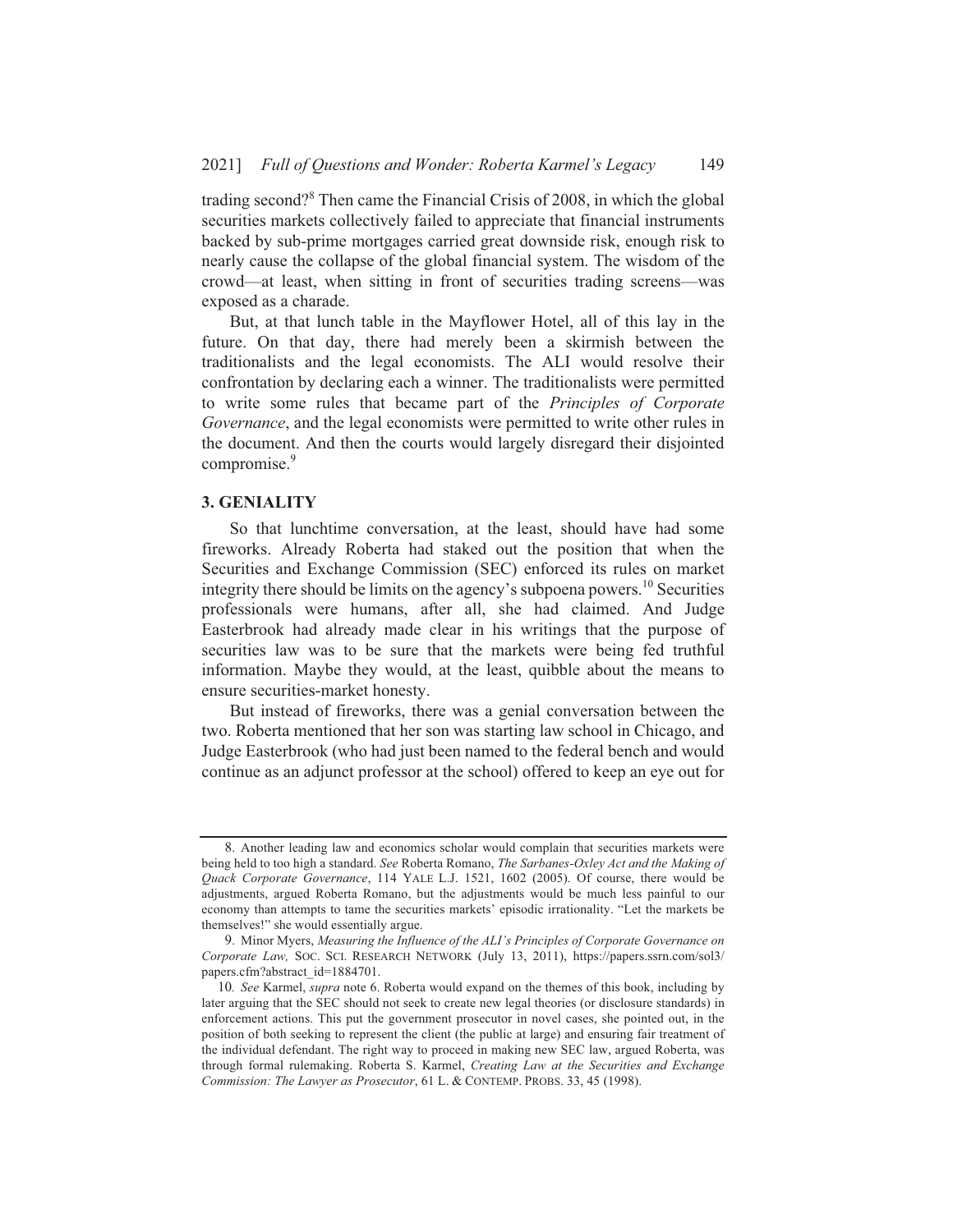him. The morning's sometimes heated discussion about the nature of corporate fiduciary duties—contractual or normative—did not come up.

# **4. WHOSE CAMP AM I IN?**

At the time I had no idea whose camp I was in. I had admired the arguments made that morning by Professor Donald Schwartz, one of the traditionalist leaders who sought to revive the Berle thesis that the corporation is a social entity with responsibilities to its constituents and society.<sup>11</sup> He had argued that fiduciary duties inhered in the corporate relationship and could not be willy-nilly dissolved by contract. I had also admired the arguments made by Judge Easterbrook, who made the point that well-informed actors, answerable to markets, should be permitted to choose their own most efficient rules, including the duties owed to each other. Each set of arguments resonated with me, and although I felt that Professor Schwartz was more humane, I was drawn to the intellectual force of Judge Easterbrook. And thank goodness, I, as an invited guest to the ALI meeting, would not have to cast a vote.

But, over time, we corporate law academics have been asked to cast our vote. We do so every time we teach such cases as *Smith v. Van Gorkom*. What is the role, what are the responsibilities, of directors seated in a boardroom? For example, with respect to the *Van Gorkom* case, do we signal whether the decision by the Delaware Supreme Court was "one of the worst decisions in the history of corporate law"<sup>12</sup> or do we tell our students, implicitly or explicitly, that the case simply recognized that at some point directors owe it to the corporation and its shareholders to pay attention.<sup>13</sup>

We cast our vote with the legal economists or the traditionalists every time we write an article and allow the thesis to gravitate toward a defense of the markets (and the corporate status quo) or an excoriation of the markets and their actors for not recognizing broader social duties. We do so when we

 $11$ . On that sunny day in May, I had no inkling—it was beyond my imagination—that I would later ioin Professor Schwartz's casebook several years after his early death. JEFFERY D. BAUMAN, ELLIOT J. WEISS & ALAN R. PALMITER, CORPORATIONS: LAW AND POLICY, MATERIALS AND PROBLEMS (5th ed. 2003). Much closer on the horizon was that I would co-author the Corporations  $E\&E$  with Lew Solomon, who was the original co-author with Don Schwartz on their Corporations casebook. LEWIS D. SOLOMON & ALAN R. PALMITER. CORPORATIONS: EXAMPLES & EXPLANATIONS (1st ed. 1989); LEWIS D. SOLOMON, STEVENSON & DON SCHWARTZ. CORPORATIONS LAW AND POLICY, MATERIALS AND PROBLEMS (1st ed. 1984). The coincidences flowing across my life that day would take years and years for me to discover and appreciate.

<sup>12.</sup> Daniel R. Fischel, *The Business Judgment Rule and the Trans Union Case*, 40 BUS. L. 1437, 1455 (1985).

<sup>13.</sup> See Symposium, Van Gorkom and the Corporate Board: Problem, Solution or Placebo?, 96 Nw. U.L. REV 449 (2002). Among the articles at the symposium with a more charitable view of the  $\alpha$  case were: William T. Allen, Jack B. Jacobs & Leo E. Strine, Jr., *Realigning the Standard of Review* of Director Due Care with Delaware Public Policy: A Critiaue of Van Gorkom and Its Progeny as a Standard of Review Problem, 96 NW. U.L. REV 449 (2002); Lawrence A. Hamermesh, A Kinder, Gentler Critiaue of Van Gorkom and Its Less Celebrated Legacies, 96 Nw. U.L. REV, 595 (2002).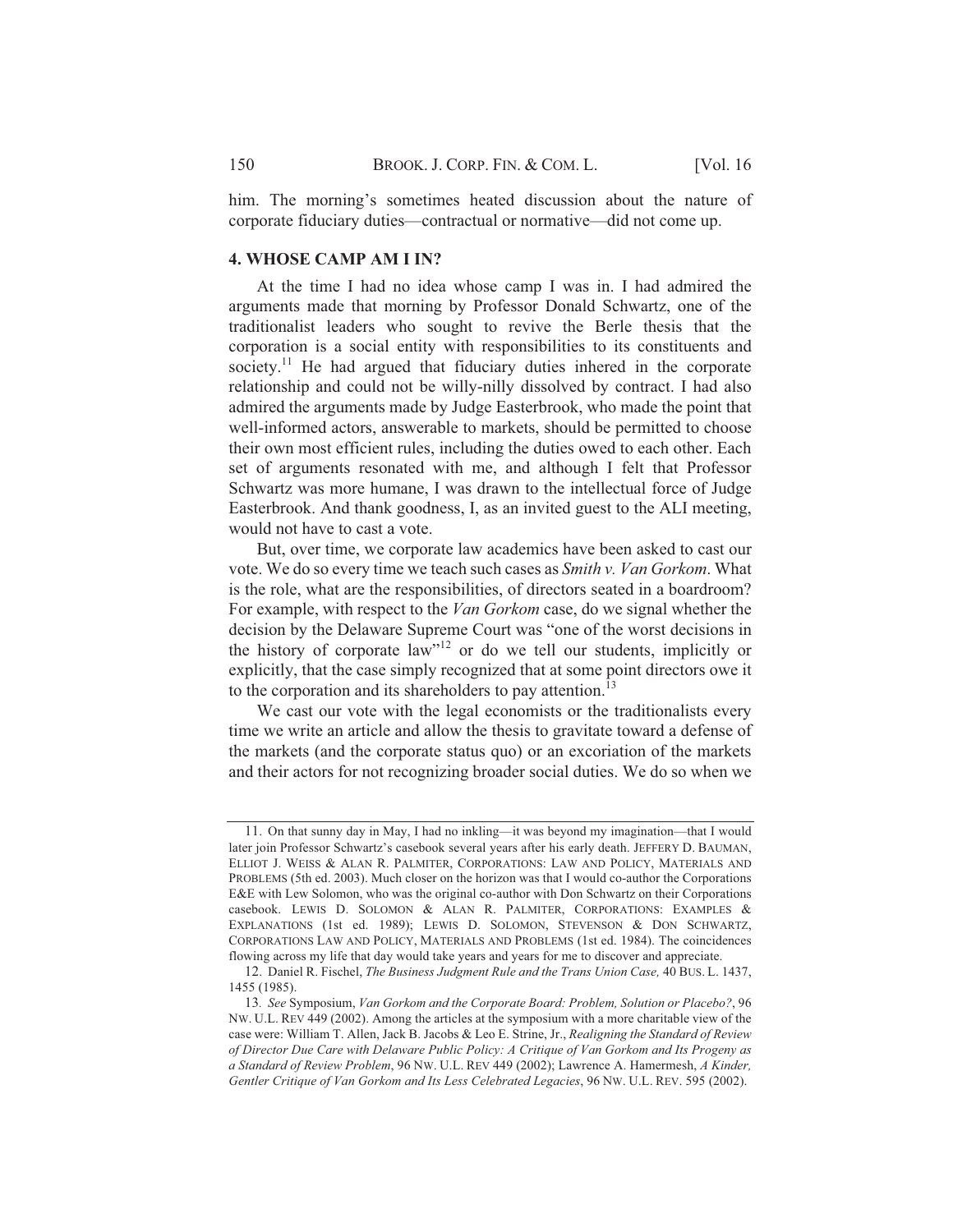decide to focus our reading and reflection (and citations) on Frank Easterbrook or Roberta Karmel.

### **5. MY MOVE TOWARD ROBERTA'S CAMP**

Over time I would discover that I tended to agree much more with Roberta's approach to corporate/securities law. Although there would be alliances with the Easterbrook markets-know-best approach, I would tend to be much more comfortable questioning market-based outcomes.<sup>14</sup>

In fact, I would later accept Roberta's invitations to write for symposia at her beloved Brooklyn Law School on such topics as (1) the SEC's failed experiment in outsourcing oversight of mutual funds to fund directors.<sup>15</sup> (2) the regulatory structures that require institutional shareholders to invest the bulk of their portfolios in public securities markets, thus capping the growth of private securities markets,  $^{16}$  and (3) the sincerity of corporate disclosures on important social topics, in particular climate change.<sup>17</sup>

My scholarly comfort zone and trajectory were thus much more influenced by Roberta's questioning approach to securities/corporate law than Judge Easterbrook's doctrinaire confidence. Although I was aware of Roberta's scholarship early on, I cited her infrequently.<sup>18</sup> And, as Judge Easterbrook had predicted, to be published in top journals, I cited to him and his camp more often.<sup>19</sup>

<sup>14.</sup> That is until lately, when I observed that there is a new Capitalism. As a result of the confluence of managed and indexed fund managers seeing the inter-connection between companies in their portfolios, the clear performance advantage for companies that pursue ESG, and the marvels of the Internet, Capitalism is in the process of healing itself. See Alan R. Palmiter, Capitalism, heal thyself, (Wake Forest U. Research Paper, Oct. 13, 2021), https://papers.ssrn.com/sol3/papers.cfm? abstract id=3940395.

<sup>15.</sup> Alan R. Palmiter, Mutual Fund Boards: A Failed Experiment in Regulatory Outsourcing, 1 BROOK. J. CORP. FIN. & COM. L. 161, 161 (2006).

<sup>16.</sup> Alan R. Palmiter, Staying Public: Institutional Investors in U.S. Capital Markets, 3 BROOK. J. INT'L L., 245, 245 (2009).

<sup>17.</sup> Alan R. Palmiter, Corporate Triplespeak: Responses by Investor-Owned Utilities to the EPA's Proposed Clean Power Plan, 83 BROOK. L. REV 983, 984 (2018).

<sup>18.</sup> Alan R. Palmiter, Toward Disclosure Choice in Securities Offerings, 1999 COLUM. BUS. L. REV. 1, 45 n.117 (1999).

<sup>19.</sup> In fact, I would cite Easterbrook with regularity. I remembered his words that nobody gets published without dutiful obeisance to the law-and-economics thesis that markets are and should be our lodestar. I didn't want to be a nobody. Alan R. Palmiter, Rethinking the Corporate Fiduciary Model: A Director's duty of Independence, 67 TEX. L. REV. 1351, 1357 n.9, 1364-65 n.41, 1368-69 n.59, 1369 n.63, 1374 n.83, 1415 n.299, 1422 n.335 (1989) (reviewed in DAVID SCIULLI, CORPORATE POWER IN CIVIL SOCIETY: AN APPLICATION OF SOCIETAL CONSTITUTIONALISM (NYU Press, 2001)); Palmiter, Alan R., Duty of Obedience: The Forgotten Duty, 55 N.Y.L. SCH. L. REV. 437, 464 (Nov. 23, 2010). Easterbrook even made it into my study books and casebooks: ALAN R. PALMITER, CORPORATIONS EXAMPLES & EXPLANATIONS 449 (9th ed. 2021) (once); see ALAN R. PALMITER,, SECURITIES EXAMPLES & EXPLANATIONS, 102, 105 (8th ed. 2021) (twice); BAUMAN, WEISS & PALMITER, CORPORATIONS (West Academic, 2006) (six times); Business Organizations (3<sup>rd</sup> ed., West Academic, 2020) (twice).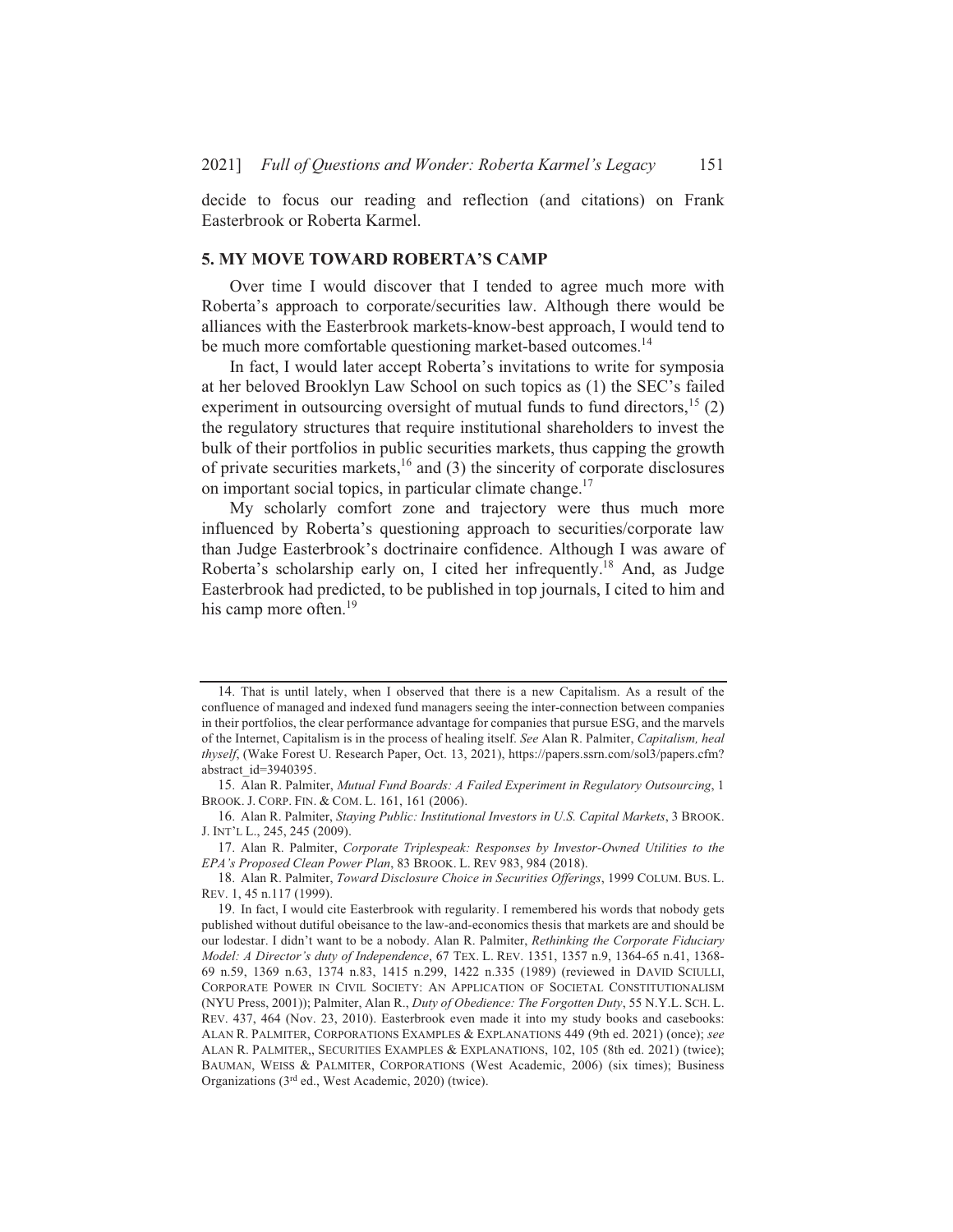But the spirit of Roberta's articles began to permeate many of mine. I suspect that she noticed this, even if I did not, by inviting me to those Brooklyn symposia.<sup>20</sup> At one of the symposia, as I listened to the presentations, it suddenly dawned on me. We were all marionettes who Roberta had cleverly put on stage and deftly maneuvered to tell a quite coherent set of stories. My article on mutual fund directors arose from a simple question that Roberta had asked when she first invited me: "So I wonder, has the outsourcing by the SEC to mutual fund boards really worked?" You can hear her voice. And that question accomplished her purpose.

# 6. MY "SUSTAINABLE CORPORATIONS" PROJECT AS A **TRIBUTE TO ROBERTA**

This essay is meant as a tribute to Roberta's questioning nature. At the recent two-day symposium honoring her career and her person, she would often comment after each of the presentations in her honor by using the word "wonderful." I was the last of the presenters and noted that her word choice was appropriate. Over the years her writings have left so many of us full of wonder.

Now, sometimes for these Festschrifts, colleagues write a remembrance, often a vignette about how important the honoree had been in their lives, as some did during their symposium presentations. And sometimes colleagues write a bit of scholarship as a tribute to the honoree, as some are also doing. I thought I'd do something a bit different  $-$  a vignette followed by how Roberta's questioning nature has influenced a teaching/writing/advocacy project of mine, which has culminated in a book to be published next year by wolters Kluwer. It's titled Sustainable Corporations.

This essay lays out a series of questions from that book, many of them similar to questions asked by Roberta over the years about the nature of corporate law and securities regulation. The organizing theme of these questions is what is (or whether there even can be) the sustainable corporation. It occurred to me as I listened to the presenters at the two-day symposium in Roberta's honor that many of the questions that she has asked over the years are echoed in the book. Although many of my answers in my

 $20$ . I must mention, and I do so with great affection, that Roberta also urged her former dean to invite me to the Brooklyn Law School for teaching visits. Twice, both times before the Financial Crisis of 2008. Dean Joan Wexler invited me to visit the law school. And twice I said family  $c$  incumstances made it difficult. Then, when family circumstances made it possible. I mentioned that I was ready. And, not too long after in 2019, I visited Brooklyn Law School during the fall semester. I taught both Corporations in the evening program and Sustainable Corporations, a seminar in the afternoon. Even as I taught these courses, I failed to recognize fully how the questions that undergirded both courses, especially Sustainable Corporations, were questions planted by Roberta.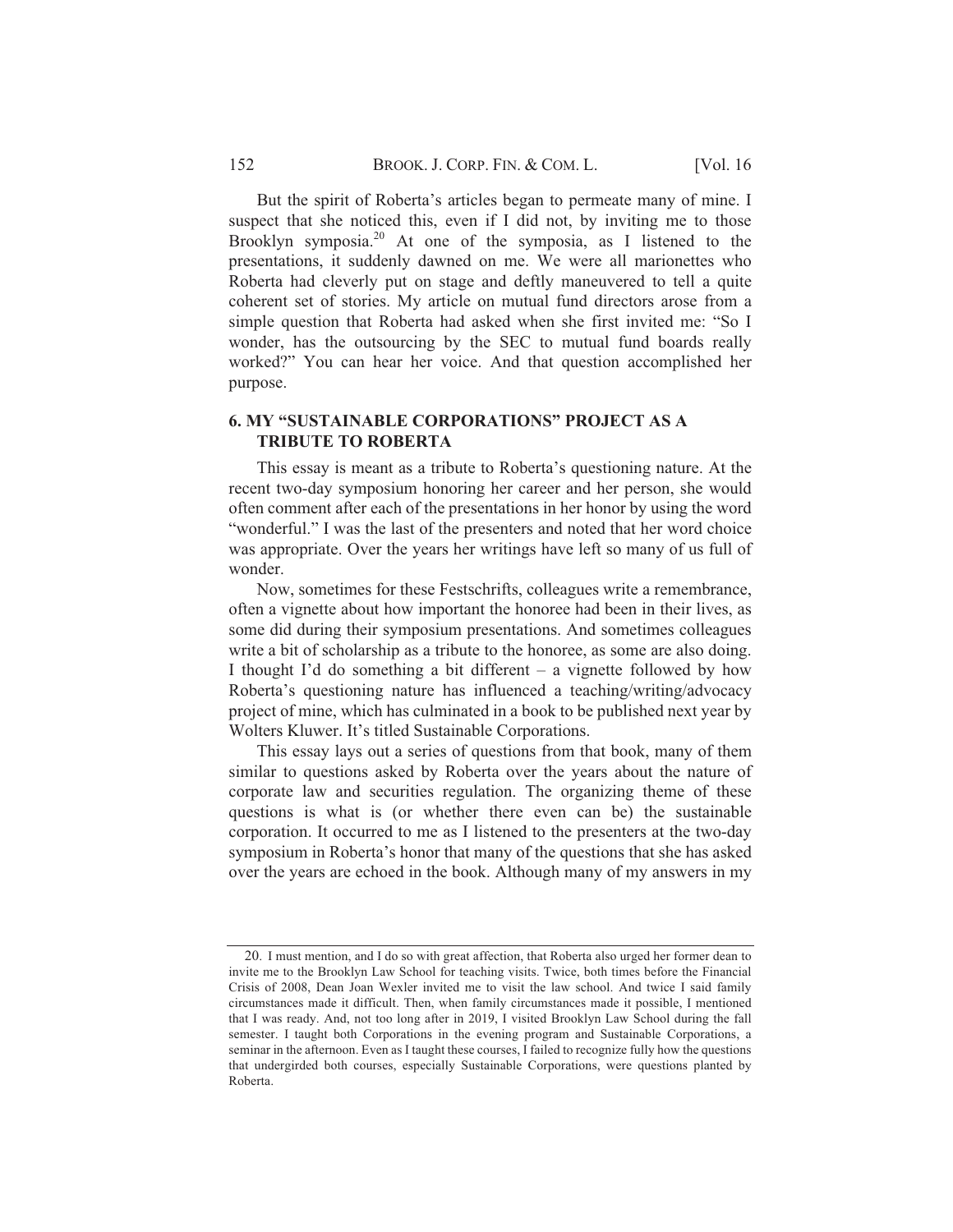book attempt to go beyond the answers she propounded, the symposium illustrated that often the question is more important than the answer.

### **7. THE SUSTAINABLE CORPORATIONS ROADMAP**

So, the questions that I next lay out follow the progression of the Sustainable Corporations book and thus the journey that I ask students taking the course to embark on with me. They are divided into five main topics:

(1) What is the nature of the U.S. corporation?

(2) How is the corporation's current design unsustainable?

(3) What voluntary actions have corporations been taking to ameliorate this design?

(4) What reforms have been initiated to re-design the corporation?

(5) How might the corporation be re-conceived to set it on a more sustainable trajectory?

Of course, as I'm sure almost every reader is noticing, my essay in honor of Roberta represents a conflict of interest. After all, I'm shamelessly promoting my book! But, perhaps, I am doing so fairly  $-$  in a way that honors Roberta and fulfills the goals of the Brooklyn Journal of Corporate, *Financial, and Commercial Law* for this symposium issue. If you are reading this, I am pleased to say it is because the Journal editors in consultation with Professor Karmel have concluded that my essay is fair game. Phew!

My purpose, besides honoring Roberta, is to outline my own search for the sustainable corporation. It is a journey that I believe many others in the corporate/securities law academy are on, as illustrated by the rich variety of recent corporate and securities law scholarship on sustainability topics. And, certainly, there are many in management schools who are on this journey, as well. It is one that I believe even more students are on, largely on their own, in law and management schools throughout the United States and the world. The book is meant to offer a roadmap—basically, a series of questions—that I believe we must confront in our search for the sustainable corporation.

So, rather than lay out here the specific questions presented by the book, I've included them in an exhibit at the end of this essay. These questions basically lay out the book's table of contents, and as you'll notice, they're all informed by questions Roberta has raised. But I decided that putting them here would make this a drudgerous read. So, they're in Exhibit A for anyone who is curious.

Instead, next is an abstract of the book that I prepared when pitching the book to the law publishers.<sup>21</sup> I hope it will be an easier way to understand the

<sup>21.</sup> I'm appreciative that Aspen Publishers (formerly part of Wolters Kluwer) will publish the book. I believe that my Aspen editor Anton Yakovlev (who is also an accomplished translator of Russian poetry) was instrumental in getting the top brass to see the merits of a book that really has no precedent in the law academy. My book will be part of the Aspen Coursebook Series, which includes titles such as NEGOTIATING BUSINESS TRANSACTIONS, WILLS, TRUSTS, AND ESTATES IN CONTEXT, and CONNECTING ETHICS AND PRACTICE. Most read like a law textbook. There is one,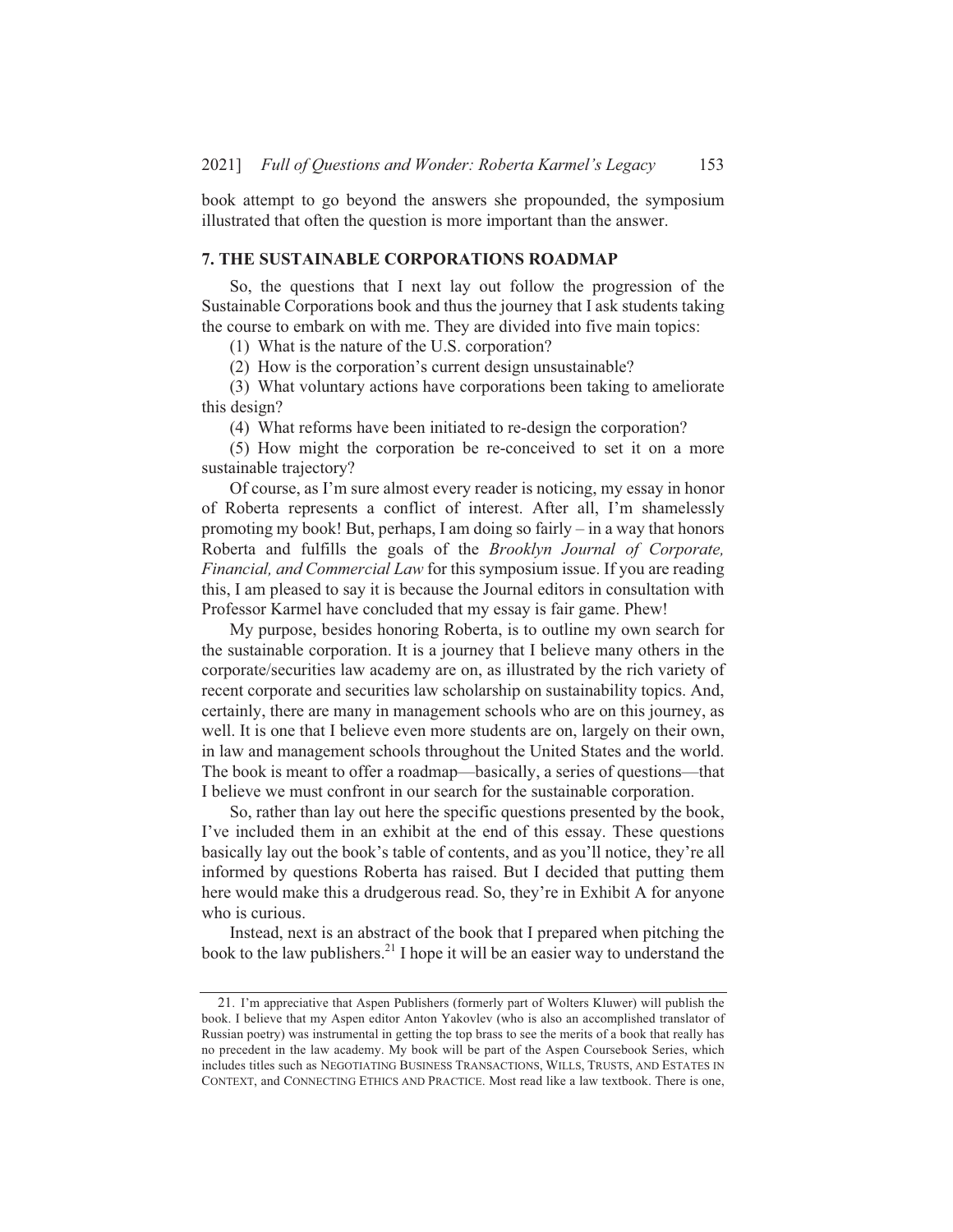project, and to see how influential Roberta's inquiring nature has been in my assembly of the questions and materials that constitute the project.

After this abstract, I consider how the questions raised in the book can be seen as having been informed by specific pieces of Roberta's scholarship over the past three decades.

# **SUSTAINABLE CORPORATIONS**

#### **ABSTRACT**

## **Alan Palmiter**

The corporation is a legal, cultural construct. It is a figment of the human imagination. This is what makes it so powerful.

Today, the corporation is presented in business schools and law schools as an entity imbued with various characteristics that minimize conflicts between its principal constituents: risk capitalists (the corporation's shareholders) and management (the corporation's top executives). In this construct, employees, customers, suppliers, and society at large are along for the ride. We teach the corporation as a kind of Newtonian physics: it's the gravity of our transactional curriculum.

But the corporation is not actually what it seems. It is not an entity responsible for its own dealings – but instead is an externalizing machine designed to push social and environmental costs onto others. It is not a mediator of conflicting stakeholder interests – but instead a profit-making apparatus designed to maximize short-term financial gains for shareholders. It is not a reflection of societal priorities – but instead a plutocracy run by an inward-looking cadre of self-perpetuating executives. And it is not a creature of law – but instead a political person empowered (long before *Citizens United*) to shape the regulatory landscape in which it operates.

But there are anti-gravity forces at work. Leading business schools and some law schools are now teaching that the corporation is rethinking and must rethink its purpose and embrace new responsibilities to people,

however, on Earth Law that's meant to engage beyond the classroom. It's a collection of essays by various authors, though with lots of court decisions and UN statements. It was interesting. I also submitted the book project, with this abstract and some sample chapters, to West Academic Publishing. I already have a casebook with them. They answered quickly and said they could not publish a book that used the words "an inward-looking cadre of self-perpetuating executives." I pointed out that this is not only the view held by many activist investors and many others about U.S. corporate boards of directors but there's empirical support for the proposition. But their minds were made up. Even though West has seemed quite pleased with my Corporations casebooks (before with Jeff Bauman and Elliott Wiess, and now with Frank Partnoy and Elizabeth Pollman), my proposed book on Sustainable Corporations was in their view unpublishable. This made me feel quite confident that the project was worth pursuing.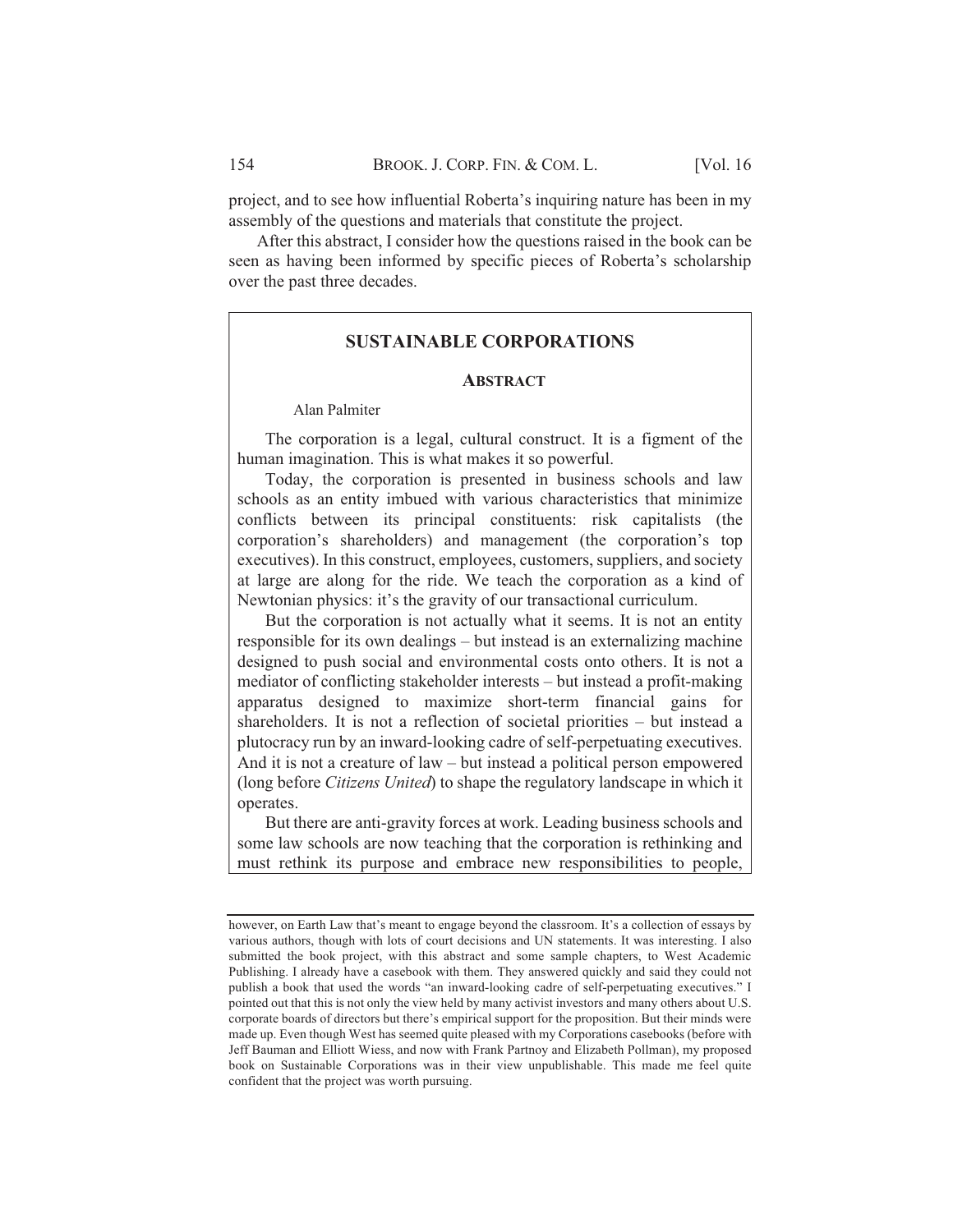planet, and profits – the new triple bottom line. Voluntary corporate compliance with environmental norms, recent studies reveal, goes beyond what Newtonian physics would predict. The emergence of human capital management, likewise, is not just about shareholder profits. Further, the environmental/ social/governance movement (so-called ESG) is inexplicable and real. The leading institutional shareholder Blackrock announced it will not invest any of its \$2.4 trillion in discretionary assets in any company that has failed to articulate a social purpose that is both measured and managed. The country's leading CEOs in the Business Roundtable a couple of years ago declared that the purpose of the corporation is to promote the interests of customers, employees, suppliers, communities, and shareholders  $-$  in that order. The Business Roundtable said it was compelled to redefine the corporation's purpose because the government has become dysfunctional.

Hmmm. Maybe the corporation is better explained by quantum mechanics – accepting that something can exist in two places at once. We must come to terms with the anti-gravity nature of the corporation; our assumptions about *homo economicus* are deeply flawed. For example, there are now benefit corporations that mandate a social purpose specified in their corporate charters. There are mandates—some governmental and some imposed by private groups—that compel companies to measure and disclose their ESG performance. Lately, the leading proxy advisory firm Institutional Shareholder Services ranks companies in deciles based on various environmental and social metrics. Thus, to guide shareholder voting and to ensure there can be no Lake Wobegon effect. Coca-Cola is said to be thinking of discontinuing its sale of toxic sugar water, including its eponymous beverage. A consortium of institutional shareholders, with a staggering \$32 trillion of assets under management led the "we're still in movement." And there's a new corporate engagement dance between institutional shareholders and corporate managers, even at ExxonMobil.

But maybe all of this is just high-level greenwashing  $-$  the deceptive appearance of caring about the environment, our atmosphere, consumers, company employees, and other workers in the supply chain. There certainly is evidence that stakeholder capitalism is a delusion  $-$  that is, cynical business as usual. Yet, maybe we are entering a new phase of capitalism. Maybe capitalism can save itself from itself. Perhaps we are witness to the corporation re-conceiving itself as a moral system  $-$  after all, real responses to the "me too" movement have come from business, not from the government. There are glimmers that the corporation  $-$  long a super-organism, a beehive of jaw-dropping human collaboration  $-$  is morphing from a destructive caterpillar to a transcendent butterfly. Even more, perhaps we are seeing individuals in the corporation recognizing and rethinking their own internal dissonances, revealing the possibility of humanity in business.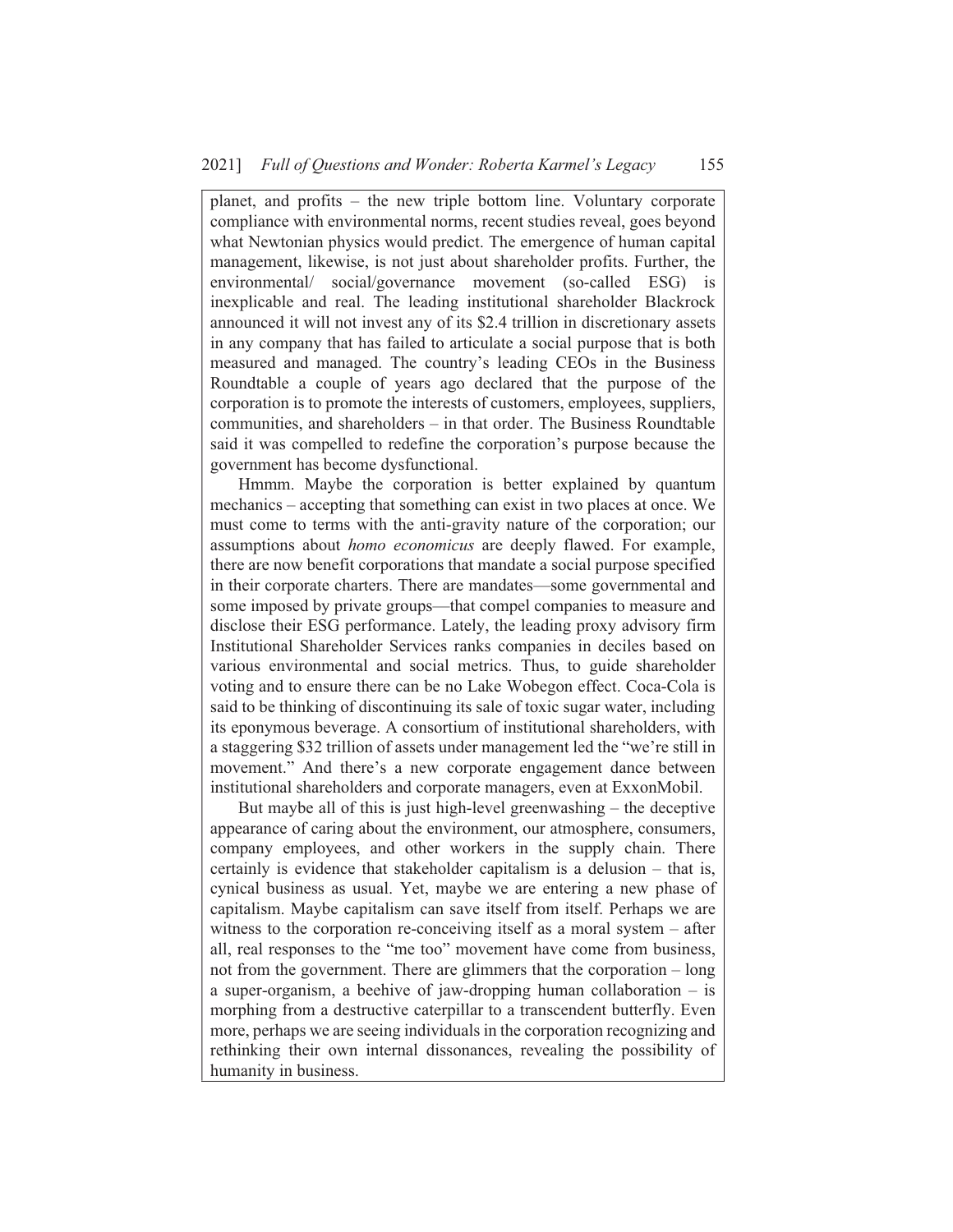The mission for this coursebook is a simple one: to have every U.S. law school offer as an upper-level course—one sequenced after the basic Corporations course—one that would be named Sustainable Corporations. First, corporate law professors teach gravity, then we teach anti-gravity. That is, first we teach the incentive structure of the orthodox corporation, and then we teach the organic, human version of the corporation. Toward that end, the coursebook offers a synthesis of writings from law, management, philosophy, psychology, sociology, even biology – by academics, journalists, businesspeople, poets, bloggers, scientists, even religious leaders. The book starts by quoting Pope Francis's encyclical Laudato Si and concludes by describing the wisdom of trees.

#### **8. ROBERTA'S PRESENCE IN MY PROJECT**

As you can see, the Sustainable Corporations project proffers far more questions than it answers. I apologize to students early on when I teach the course. They are at first confused, believing that a law course should lay out answers or a way to find the answers, not merely questions. But, eventually, they seem to accept that there really are no clear answers to the many inquiries suggested by the course.<sup>22</sup>

So, the book asks many questions. But many boil down to a handful of meta-questions, and many of these meta-questions have been raised in Roberta's writings. Here, is a quick (and no doubt incomplete) list of the book's meta-themes, with Roberta's take on them and then the book's take on them:

#### (1) IS THE CORPORATION PRIVATE OR PUBLIC?

Roberta's take on this:

The corporation should be more public. In her most recent 2020 piece on the financialization of corporate governance,  $^{23}$  she says the following:

There is a robust debate in progress between proponents of shareholder primacy and proponents of stakeholder governance.

<sup>22.</sup> But maybe there is an answer. Capitalism appears to be in the process of saving itself from itself. See Palmiter, *supra* note 15. A remarkable paradigm shift, which began about three years ago, is underway. Big institutional investors are discovering that it's in their best interests (pure profit motive) to get rid of non-ESG companies from their managed portfolios and to invest in companies pursuing ESG. And, if their portfolio is indexed, these investors have incentives to discipline non-ESG companies, as happened at ExxonMobil with Engine No 1's palace coup and more recently at Tesla's 2021 shareholders' meeting. Why? It's become clear that ESG drives financial performance in companies - lots of it. The communications/information revolution wrought by the Internet is making this all happen fast, even exponentially.

<sup>23.</sup> Karmel, supra note 3.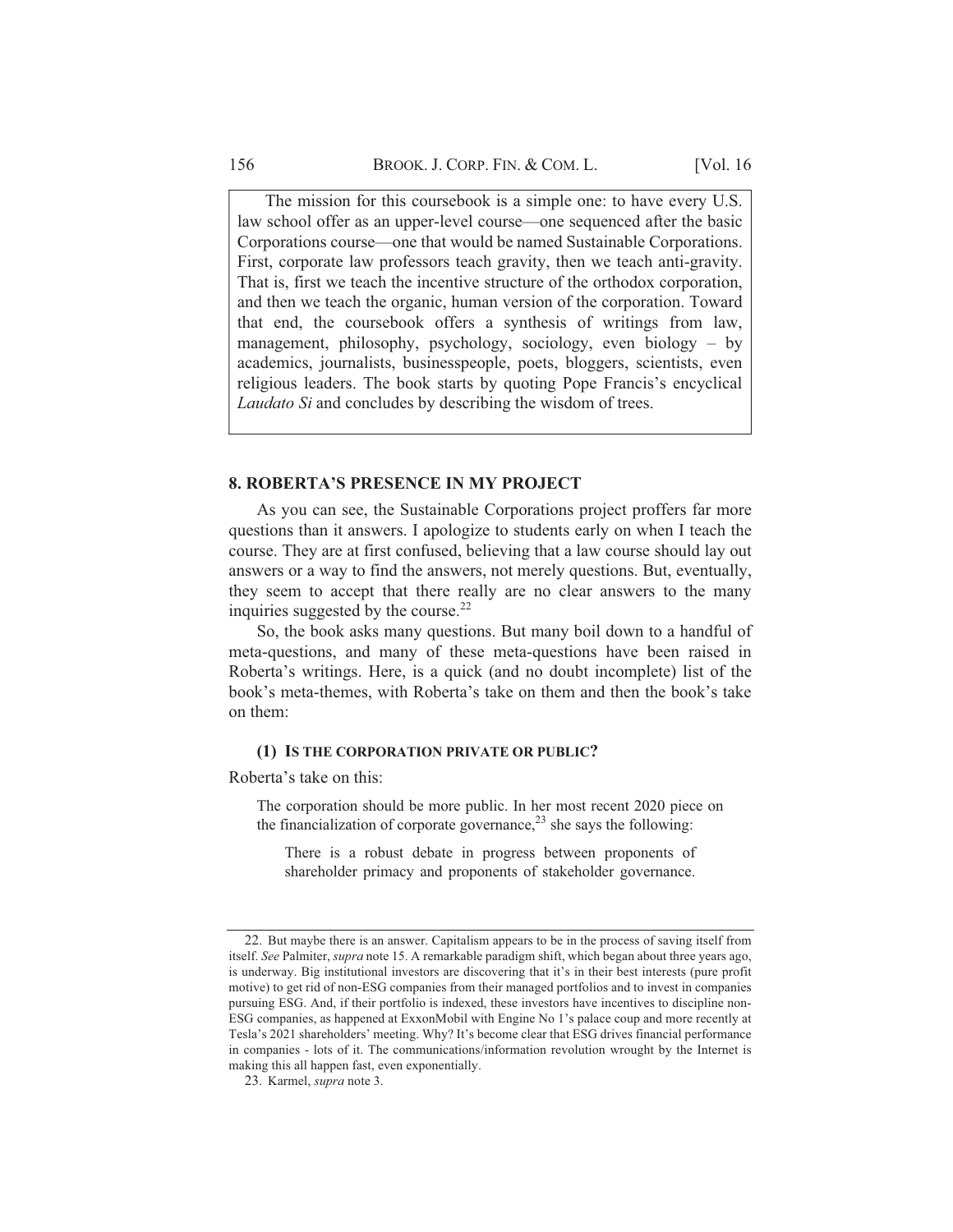... Corporate purpose seems to be questioned whenever loss of faith in the business community leads to clamors for reform.<sup>24</sup>

[What is the corporate purpose?] There are serious problems with both the shareholder primacy and stakeholder governance theories. They are both more theoretical and ideological than grounded in existing law. In my opinion, a better way to change the financialization of corporate governance [with a focus on stock] prices, rather than corporate earnings] is to consider the protection of the individual stockholder and beneficiaries of retirement funds. Further, a reorientation of the SEC from policies adopted to accommodate institutional investors to policies aimed at protecting individuals should be made.

The book's take on this.

Shareholder primacy, as typically understood, is pernicious. It is often the excuse used by corporate management for engaging in behavior that is contrary to the interests of consumers, employees, communities, the environment, society – even sometimes shareholders. That is, it is a smokescreen used by corporate managers to evade their own responsibility for the decisions they make on behalf of the corporation.

Telling institutional shareholders (many of which are themselves corporations) to pay more attention to their beneficiaries or even imposing on them fiduciary duties to promote the interests of beneficiaries might be a useful first step, but corporate fiduciary duties typically come with the business judgment rule. And institutional shareholders thus presumably would have great latitude in deciding (and justifying) what is in their beneficiaries' best interests.

Corporate fiduciary duties as we know them have essentially come down to sanctioning blatant conflicts of interest. An institutional shareholder that said, "We're putting off decarbonizing our portfolio because some fossilfuel investments may serve our beneficiaries' long-term financial interests," would presumably be OK. And an institutional shareholder that said the converse, of course, would also be OK.

#### \* \* \*

## (2) CAN WE TRUST FOR-PROFIT ORGANIZATIONS TO SERVE THE **PUBLIC GOOD?**

Roberta's take on this:

Yes, provided there is sufficient competition and self-regulation. In her 2000 piece on the implications of the demutualization of the stock exchanges,  $2<sup>5</sup>$  she says: "reduction of SEC market regulation, rather than the

 $\overline{24}$ . Id.

<sup>25.</sup> Roberta S. Karmel, Turning Seats into Shares: Implications of Demutualization for the Regulation of Stock and Futures Exchanges, 53 HASTINGS L.J.L.J. 67 (2000), file:///C:/Users/erinn/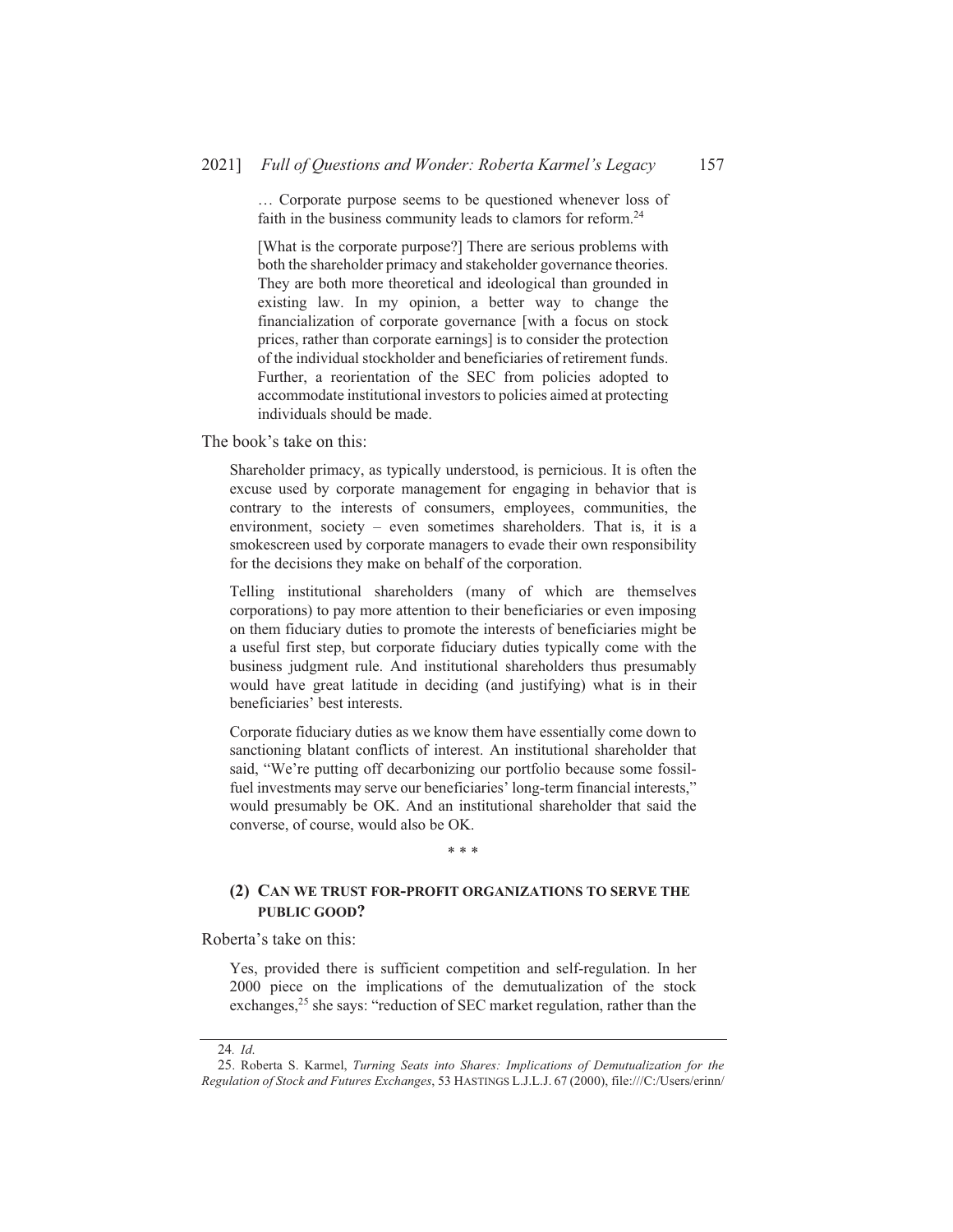increase in regulation envisioned by current SEC concept and rulemaking releases, so that competition rather than regulation can determine outcomes."26

A countervailing trend could be that national regulators will be unable to engage in as effective regulation of trading markets in a trading environment that moves across boundaries with the click of a mouse. Therefore, selfregulation will be required to assure that global markets are fair and honest.

The book's take on this:

Not completely.<sup>27</sup> The corporation is unlikely to serve the full public good absent some help from the government. Corporations left to self-regulation - that is, adopting the level of ESG engagement that their institutional shareholders deem sufficient  $-$  are unlikely to fully meet current social needs, without sacrificing the ability of future generations to meet their needs. This is certainly true for those parts of our global economy that are outside market capitalism.<sup>28</sup> And, although consumers may put some pressure on corporations to do the right thing, ultimately price is king. Consumers are unlikely to pressure companies to fully internalize their social and environmental costs. This is the time-honored role of government, which will continue to have a role.

\* \* \*

# (3) CAN CORPORATE BOARDS COMPOSED MOSTLY OF NON-MANAGEMENT DIRECTORS (SO-CALLED INDEPENDENT DIRECTORS) BE TRUSTED TO FURTHER THE CORPORATION'S AND SOCIETY'S INTERESTS?

Roberta's take on this:

Absolutely not. In her 2013 piece on whether the independent director model is broken, $29$  she says the following:

Downloads/SSRN-id256867%20(1).pdf. Roberta also addressed this question indirectly with respect to whether law firms should be allowed to go public – that is, to accept investments from outside parties and even trade on public stock markets. Roberta S. Karmel, Will Law Firms Go *Public?*, Brooklyn Law Sch. Legal Studies Paper No. 321, 3 (2013), https://ssrn.com/abstract= 2205709. Her answer to this question was decidedly different. In her view law firms, if allowed to accept outside investors, would lose their professionalism - a phenomenon that had happened as closely-held firms became public in other industries. Ultimately, it seemed to come down to whether you can count on self-regulation.

<sup>26.</sup> Id. at 3.

<sup>27.</sup> Lately, though, the data is pointing more and more to the possibility that Capitalism can save itself from itself. See Palmiter, supra note 15.

<sup>28.</sup> See Larry Fink, Rich Countries Must Bear the Cost if We Can Ever Hope to Achieve a Net-Zero World, N.Y. TIMES (Oct. 13, 2021), https://www.nytimes.com/2021/10/13/opinion/climatechange-imf-carbon.html.

<sup>29.</sup> Roberta S. Karmel, Is the Independent Director Model Broken?, Brooklyn Law Sch. Legal St. Rsch. Paper No. 348, 1, 2 (2013), https://ssrn.com/abstract=2302777.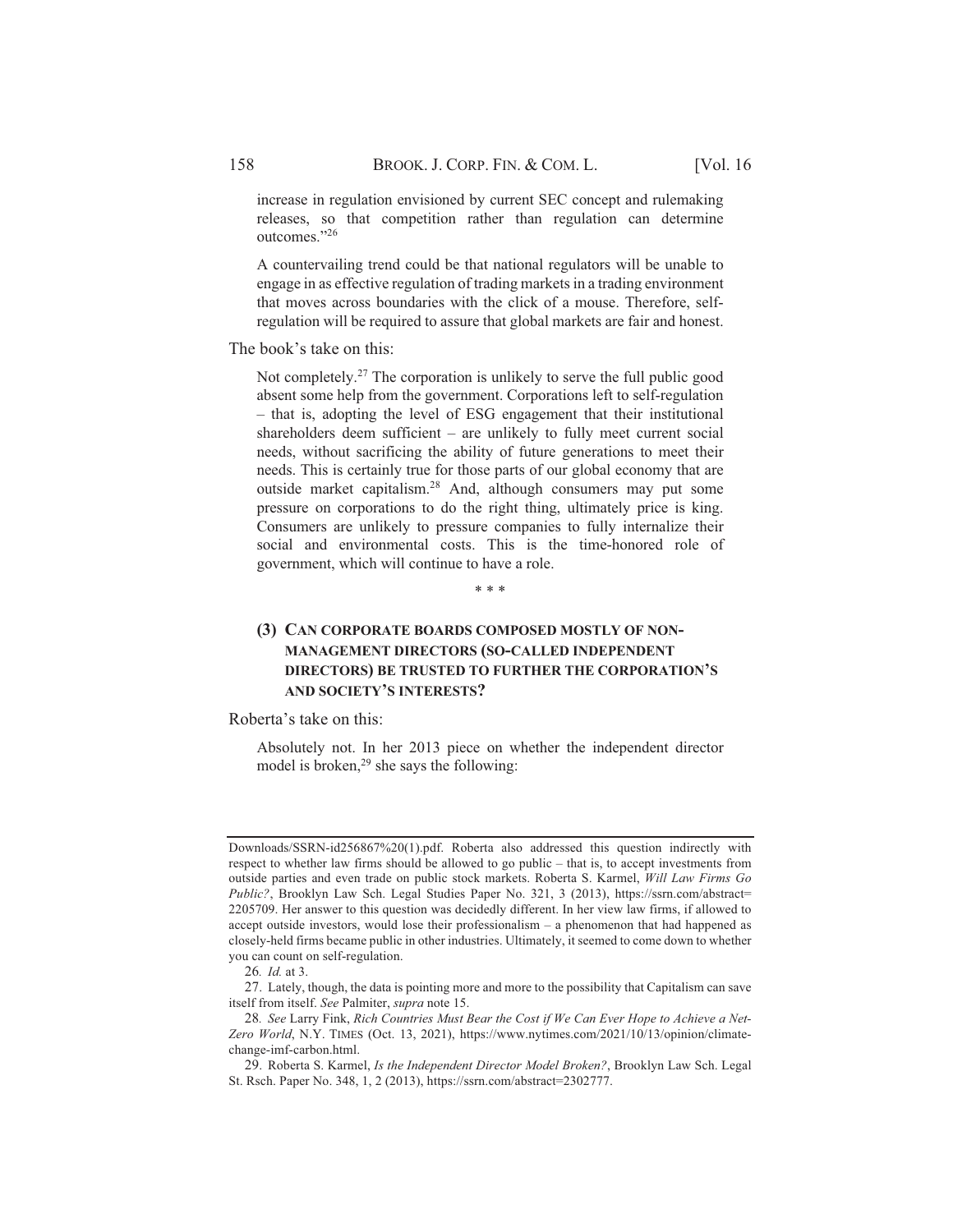[T]he SEC has persisted in its path-dependent view that independent directors, ever more stringently defined, should dominate the boards of public companies.

[B]oards of independent directors did not prevent the scandals of Enron, WorldCom, and other companies in the United States and Europe after the bursting of the technology bubble of the 1990s. Neither did such boards prevent the financial institution meltdowns of 2008. A rethinking of this model is therefore in order.

In my opinion, public corporations should have a mix of independent and non-independent directors, and directors should be held to a duty to the corporation as a whole. The interests of employees, customers, and creditors should be balanced against a duty to shareholders, especially when those shareholder interests are short-term.

The book's take on this:

Absolutely not, though for slightly different reasons. Directors of US public corporations are nearly all drawn from the same elitist corporate executive pool. Although they have been mostly white men, this is beginning to change. But even though there is recently more diversity on US public corporation boards, the world view of corporate directors is remarkably narrow. There appears to be a widespread belief in shareholder primacy – the kind that is OK with externalizing costs as a way to increase profits. Although there have been recent statements that the corporate purpose should encompass customers, employees, suppliers, the environment, and communities, as well as shareholders, there early indications are that corporate behavior is changing, but only slowly. There seems to be a widespread belief that the purpose of the corporation should be to satisfy customer desires, even when there is strong evidence these desires may be producing adverse social, health, even economic results. Corporations, I believe, must begin to see how their activities are inter-connected. Think of the Financial Crisis of 2008, the obesity epidemic, the opiate crisis, the climate crisis – in each case the corporate world blindly accepted that satisfying market demand is the appropriate path. And at the helm have been corporate boards composed primarily of independent directors. This must change!

#### \* \* \*

### (4) IS THE "SHAREHOLDER PRIMACY" CORPORATION A VIABLE MODEL FOR THE FOR-PROFIT CORPORATION?

Roberta's take on this: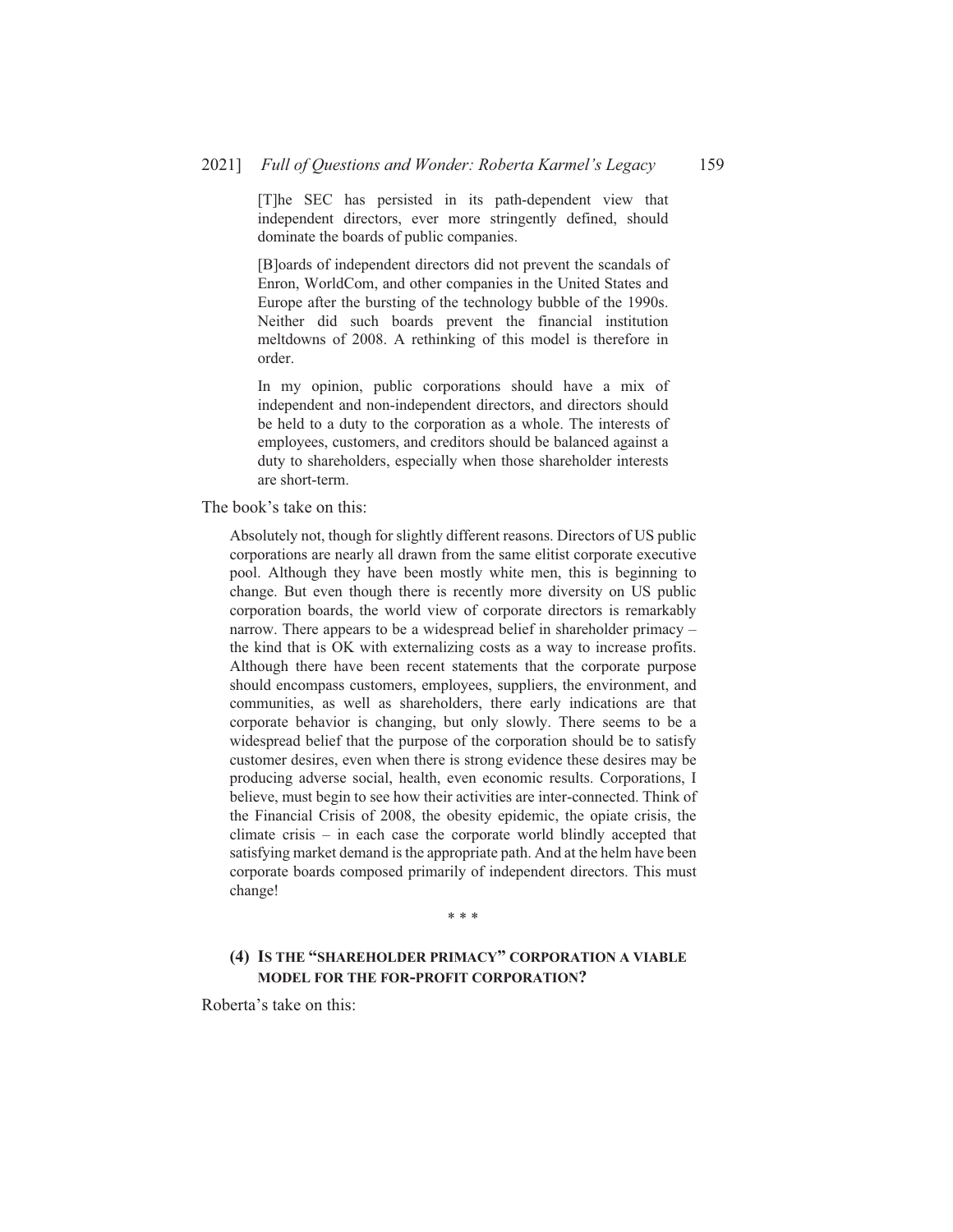The shareholder primacy model, like the stakeholder model, is "more theoretical and ideological than grounded in existing law."<sup>30</sup> Further, in her 2013 independent director piece, she pointed out:

[The shareholder primacy] theory has recently begun to fall out of favor for several reasons. First, the theory is premised on the idea of shareholder homogeneity, the existence of which is becoming increasingly rare. Second, the theory, with its emphasis on shareholder value, gives managers a short-term focus, rather than a focus on the long-term development of the corporation. In addition, shareholder primacy is thought to have resulted in increased risk-taking by financial corporations, which led to the 2008 financial crisis. $31$ 

The stakeholder model, in Roberta's view, seems to hold more promise:

The stakeholder theory competes with shareholder primacy because shareholder primacy "pushes managers to exploit nonshareholders in pursuit of shareholder gains." Robert Sprague argues that shareholder wealth maximization occurs in the long run when "managers act in the best interests of those who also have a stake in the success of the corporation—such as employees, suppliers, customers, and society. If corporate activities promote a healthy society, that society, in return, can support an environment of business growth."<sup>32</sup>

The book's take on this:

Shareholder primacy, though not required by existing law, shapes corporate culture. And, here, culture may be more powerful than the law. Given the ways in which corporate law accedes to incorporation-based private ordering, it seems unlikely that the corporation (as currently understood) will on its own be able to confront and solve our major social and environmental challenges.<sup>33</sup> Perhaps the corporation should not be expected to do this – this is, at least, a widely held view. But given the corporation's pervasive influence in the political process, it's hard for many to see how the current shareholder primacy model can be a viable model for the corporation if it is to be an instrument in meeting current social needs while ensuring that future generations can meet their needs.

Whether stakeholder capitalism is the answer is another question. Today, the ESG movement (whose rise has been meteoric) has hardly put a dent in GHG emissions, income/wealth disparities, and the structures of corporate governance. That is, if the proof is in the pudding, the pudding has yet to

<sup>30.</sup> Karmel, *supra* note 3 at 2.

<sup>31.</sup> Karmel, *supra* note 30 at 14-15.

<sup>32.</sup> Id. at 20-21.

<sup>33.</sup> But, again, this may be changing. It is possible that our current Capitalist system, with institutional shareholders pressuring for more ESG activities and companies seeking to satisfy this demand, is in the process of saving itself from its past sins. See Palmiter, *supra* note 15.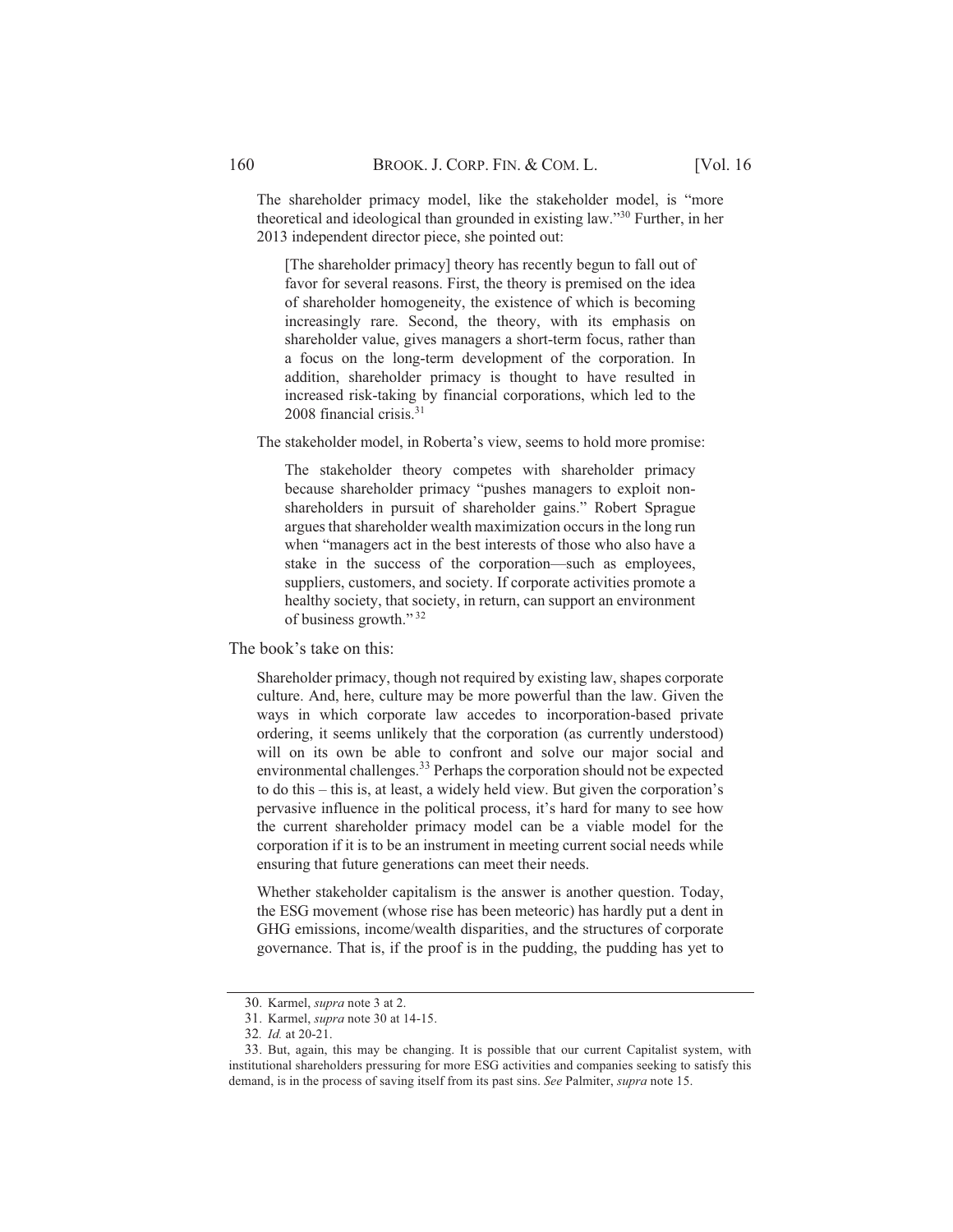$gel$  – though in the last few months (late 2021), there are signs that it is  $\text{gelling}^{34}$ 

 $* * *$ 

# (5) WILL CORPORATE SUSTAINABILITY STANDARDS-ESPECIALLY ESG DISCLOSURE STANDARDS-CONVERGE, PARTICULARLY IN **EUROPE AND THE UNITED STATES?**

Roberta's take on this:

In her 2005 piece on reform of public company disclosure in Europe,  $35$ Roberta sees some convergence in traditional public company disclosure – financial disclosure. She does not mention non-financial, sustainability disclosure. This was on the mind of very few back then – maybe only Al Gore, the inventor of the Internet.

The law of the European Union and the United States with respect to offerings and annual and periodic reporting has in some ways now converged, but significant differences remain. In part, this is because regulatory reform on both sides of the Atlantic is being driven by local and political imperatives. Further, the European Union lacks an EU-wide securities agency, and civil enforcement of disclosure requirements by private parties is a matter of national law in Europe. Accordingly, despite the pressures for harmonization of disclosure regimes, the convergence of financial reporting requirements remains a somewhat distant goal.

The book's take on this:

This time Europe is ahead of the United States. Perhaps fears of the Gulf Stream coming to a stop or moving farther South, as the result of a huge Greenland melt-off and a change in North Atlantic salinity, are more real to Europeans than to others.<sup>36</sup> The European ESG disclosure initiatives are way ahead in both their timing and ambition compared to what's been happening at the SEC. Nonetheless, there is a general belief that multinational companies will want one set of sustainability ESG disclosure standards. While a reconciliation of financials may not have been that tough when it came to financial disclosure, reconciliation of ESG disclosures may be too costly, too tricky. And it would seem something that regulators—if they are really serious about getting good ESG disclosure and, as a result, good ESG performance (and the Europeans seem to be)—would not want companies wasting time and money with silly reconciliations. After all, with respect to climate change, we only have one global climate.

<sup>34.</sup> Id.

<sup>35.</sup> Roberta S. Karmel, Reform of Public Company Disclosure in Europe, Brooklyn Law Sch. Legal St. Rsch. Paper No. 35, 1, 18, 23, 37, 38 (2005), https://ssrn.com/abstract=799344.

<sup>36.</sup> Rob Roebeling, Viju John, José Prieto, Vesa Nietosvaara, Christine Traeger-Chatterjee, Hayley Evers-King and Ben Loveday, Observing the cooling of the North Atlantic Ocean during the last decade, using weather satellites, EUMETSAT (Sept. 6, 2021), https://www.eumetsat.int/ melting-greenland-ice-sheet-cools-north-atlantic-ocean.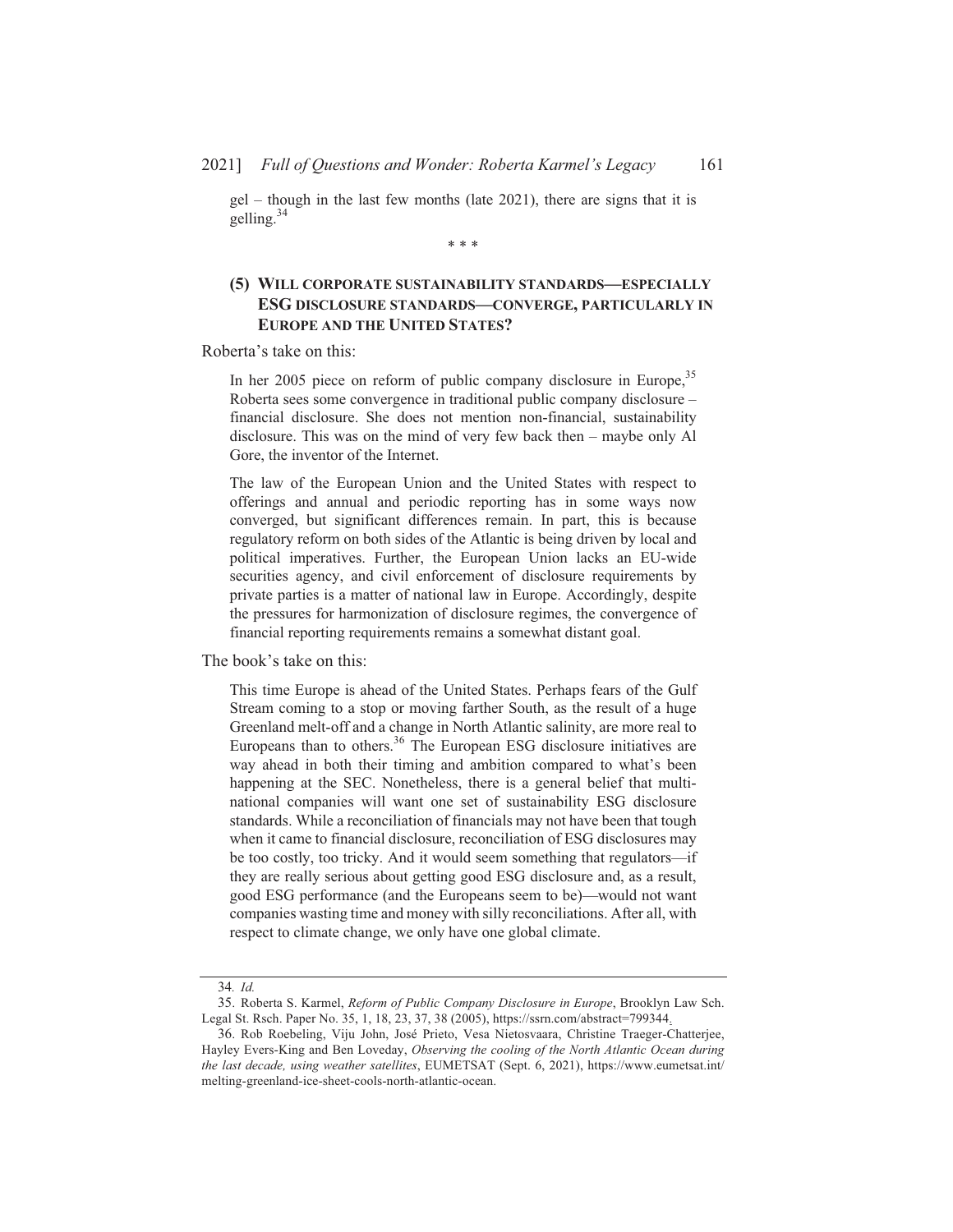#### $* * *$

# (6) CAN THE SEC - OR REALLY ANY FEDERAL AGENCY - BE TASKED WITH CREATING ESG DISCLOSURE STANDARDS AND THUS **CREATING MODELS OF CORPORATE SUSTAINABILITY?**

#### Roberta's take on this:

No. In her 2016 piece on independent agencies in the United States, <sup>37</sup> Roberta questioned the ability of independent agencies (including the SEC) to fulfill their promise of competence and independence, given the politicization of agencies due to partisan congressional influence and oversight. She also pointed out that agency capture undermines an agency's mission.

#### The book's take on this:

Hmmm. This is a tough question. Yes, the SEC is politicized – maybe just as much as any of the agencies engulfed in the swirling politics inside the DC Beltway. But that doesn't mean the SEC cannot be trusted at all. If the agency's role is not to set the rules for the sustainable corporation, but simply to oversee the rule-setter – as would be the case, for example, if the Sustainability Accounting Standard Board (SASB) were designated the rule-setter for sustainability disclosure – then maybe there's a chance this hybrid model of regulation might succeed. In fact, elsewhere Roberta seemed quite OK with self-regulation of the US stock exchanges, under the watchful eye of the  $SEC -$  though this was in a different time and perhaps even a different subject. And maybe her 2016 views on the SEC's independence anticipated the ways in which Trumpism would seek to gut effective government, a phenomenon that she would decry in a 2019 piece.<sup>38</sup> But, the book agrees with Roberta—it's a close call on whether the SEC can be trusted.

I know that some of you may have been thinking: "Really? The book has addressed all of these issues?" Well, no. It touches on all of them, but in writing this homage to Roberta the book's author—again inspired by her questions and sometimes her answers—was able to imagine what the book will eventually say. The manuscript is not due for a few months.

 $* * *$ 

<sup>37.</sup> Roberta S. Karmel, Independent Agencies in the United State-Law, Structure, and Politics, Brooklyn Law Sch. Legal St. Rsch. Paper No. 464, 1, 1 (Aug. 2016), https://papers.ssrn.com/sol3/ papers.cfm?abstract\_id=2828353.

<sup>38.</sup> Roberta S. Karmel, Little Power Struggles Everywhere: Attacks on the Administrative State at the Securities and Exchange Commission, Brooklyn Law Sch. Legal St. Rsch. Paper No. 610, 1, 10-11 (Aug. 2019), https://ssrn.com/abstract=3444565 (decrying how courts had undermined the SEC's effectiveness by imposing cost-benefit review, becoming skeptical about deference to the agency, and thus eroding the SEC's independence).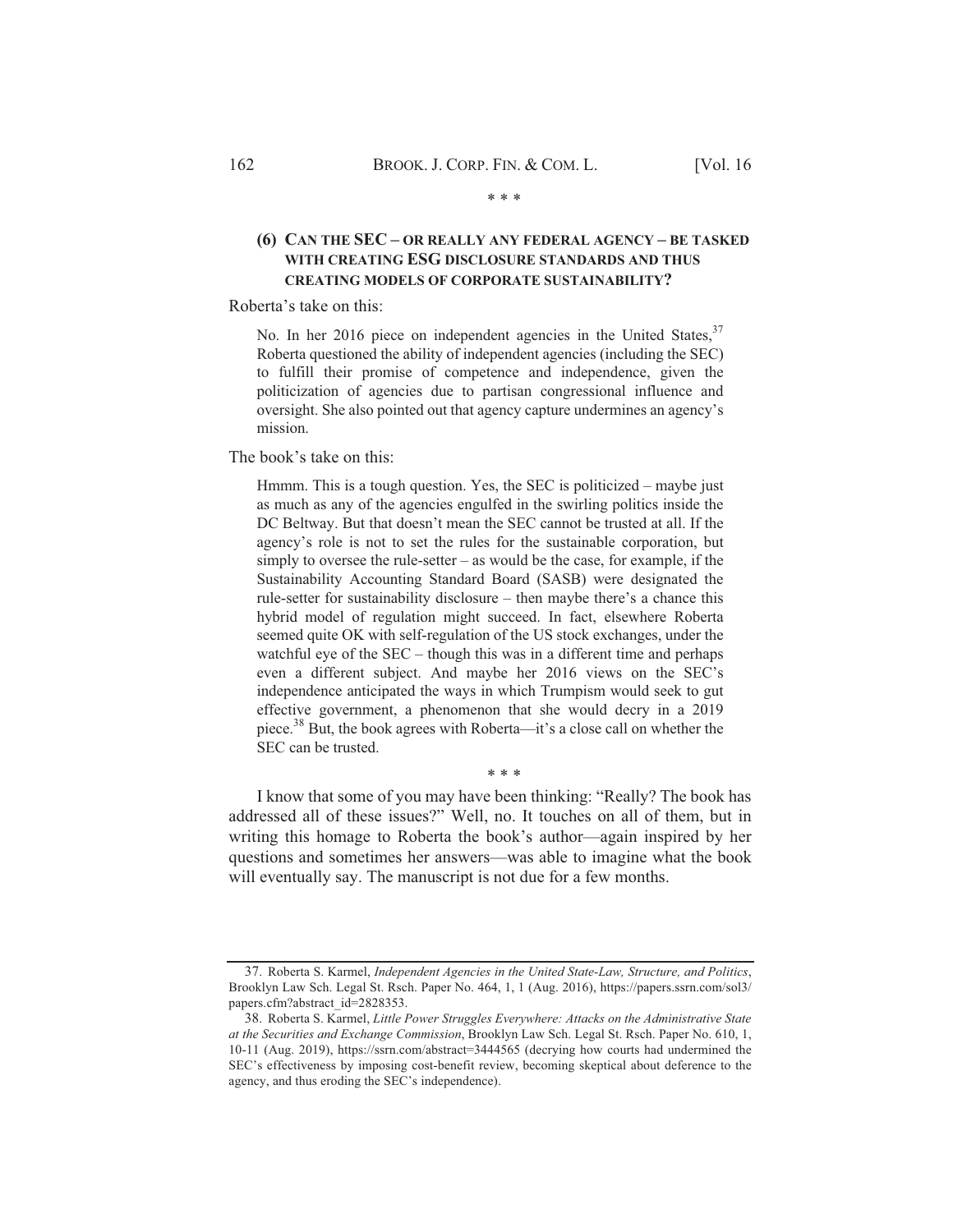#### **10. SO MANY OTHER OUESTIONS**

Anyone familiar with Roberta's writings would immediately notice that I have failed to acknowledge so many other questions that her writings raise and often answer:

 $\Box$  Should there be a new agency to oversee the sustainable corporation - given the limited bandwidth of the SEC and breadth of the issues that inhere in the sustainable corporation? Roberta asked and answered this question in 2010 with respect to whether there should be a systemic risk regulator.<sup>39</sup>

Should there be a global regulator of sustainable corporations, given  $\Box$ that multi-nationals dominate the world economy and their operations (as well as their investors) have essentially no national boundaries? Roberta asked and answered a related question in 2007 with respect to whether transnational stock exchanges, such as the proposed NYSE/Euronext exchange, could exist under existing SEC exchange regulations.<sup>40</sup>

 $\Box$  Should Congress specify duties of corporate directors (and officers), as opposed to leaving this to the courts, when such corporate insiders make decisions and take other actions that affect non-shareholder outsiders? Roberta asked and answered a similar question in 2015 with respect to whether Congress (rather than the courts) should specify the duties of corporate insiders when they trade on the basis of material, nonpublic information. $41$ 

OK. Did you read the footnotes to find out what Roberta's take on these questions was? I'm sure you did. Both Roberta's questions and her answers are always incisive.

\* \* \* \* \*

Well, that's it. I am tickled to have been invited to participate in this symposium honoring Roberta Karmel. My hope is that I have done her inquisitive (and generous) spirit justice. My further hope is that you'll think about teaching Sustainable Corporations - whether you're a law professor or maybe just a law student.

For we are all teachers.

<sup>39.</sup> Roberta S. Karmel, The Controversy Over Systemic Risk Regulation, 35 BROOK. J. INT'L L. (2010), https://brooklynworks.brooklaw.edu/bjil/vol35/iss3/7 (stating yes, there should be systemic risk regulator and it should be a new agency independent of the executive and legislative branches).

<sup>40.</sup> Roberta S. Karmel, The Once and Future New York Stock Exchange: The Regulation of Global Exchanges, 1 BROOK. J. CORP. FIN. & COM. L. (2007), https://ssrn.com/abstract=958260 (stating no, unless the SEC's then-existing exchange regulations were modified, there appeared to have been too many impediments in the SEC regulations to the creation of global exchanges.).

<sup>41.</sup> Roberta S. Karmel, The Law on Insider Trading Lacks Needed Definition, Brooklyn Law Sch. Legal St. Rsch. Paper No. 413, 1, 2, 9, 12 (May 2015), https://ssrn.com/abstract=2607693 (stating yes, given that insider trading is not defined in the federal securities laws, a statutory definition is needed, particularly in light of a recent Second Circuit case that narrows the breadth of cases recently prosecuted by the SEC and DOJ).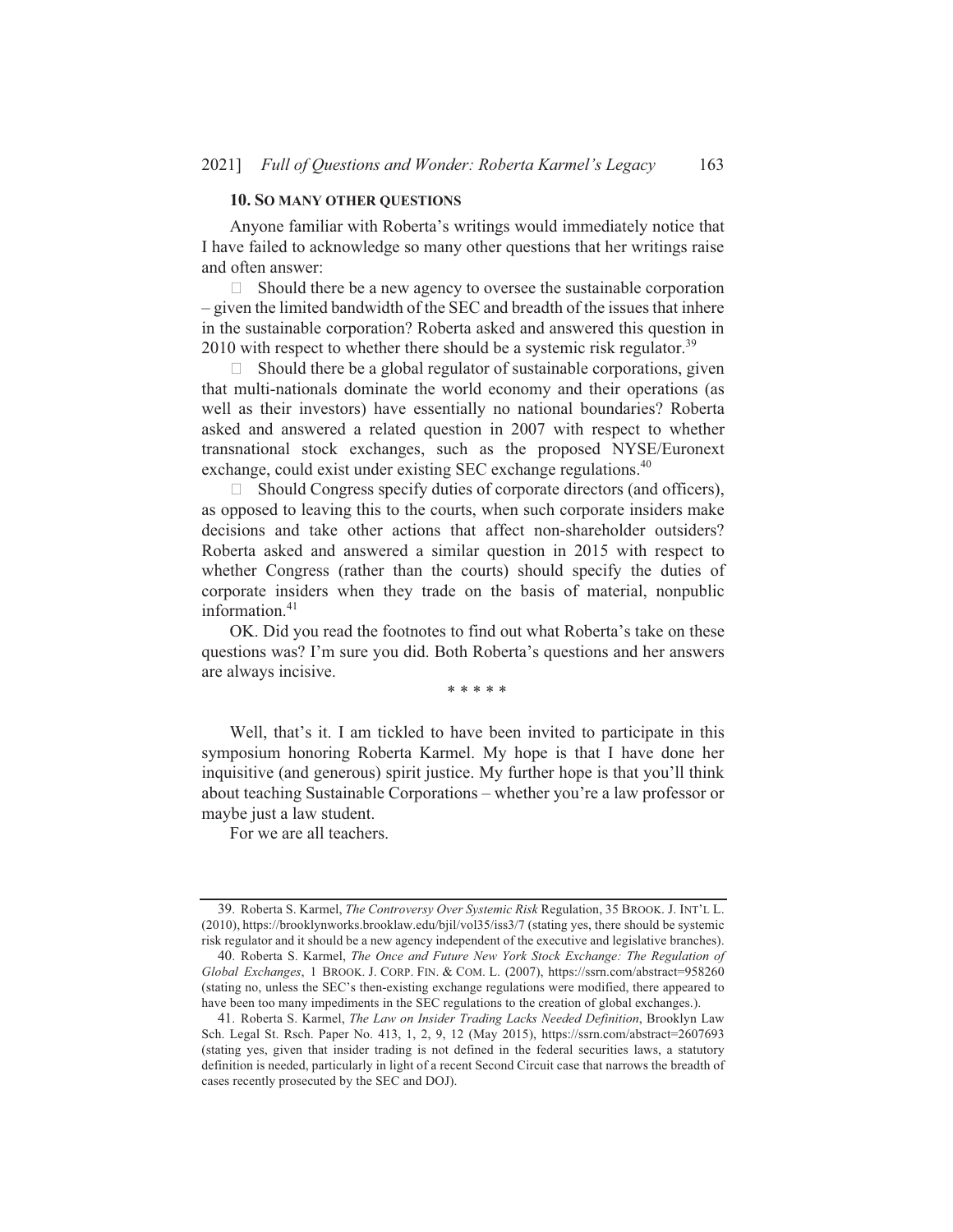### **EXHIBIT A**

## **SUSTAINABLE CORPORATIONS: TABLE OF CONTENTS**

### (1) WHAT IS THE NATURE OF THE U.S. CORPORATION?

 $\Box$  What is the structure of U.S. law, in which the U.S. corporation is situated – what are the democratic tenets of U.S. law, how does U.S. law attempt to claim legitimacy, how legitimate is U.S. democracy, or Blockchain for that matter?

 $\Box$  What is the nature of the U.S. corporation—its history, its essential features, the nature of U.S. corporate law, the U.S. corporation's assumption of shareholder primacy, the corporation as incorporation-based private ordering, how this compares to other company law regimes (particularly in Europe)?

 $\Box$  What is the nature of the U.S. public corporation – again, its history, its essential relationships (primarily between shareholders and management), contemporary operation of those relationships, the persistence of the shareholder wealth maximization (SWM) norm, the regulatory framework of U.S. securities regulation?

## (2) WHAT ASPECTS OF THE U.S. CORPORATION (PRINCIPALLY THE U.S. PUBLIC CORPORATION) MAKE IT UNSUSTAINABLE?

 $\Box$  What is corporate limited liability, and how does it contribute to the U.S. corporation's unsustainability – the history of corporate limited liability, its exceptions, and alternatives (such as shareholder liability for mass torts, corporate criminality, and charter revocation)?

 $\Box$  What is corporate short-termism, and how does it contribute to the U.S. corporation's unsustainability  $-$  the nature and effects of corporate short-termism, corporate law's attitudes toward short-termism, proposals to ameliorate short-termism, the data on R&D spending and capital outlays?

 $\Box$  What are the group dynamics on boards of directors in U.S. public corporations, and how does this contribute to the U.S. corporation's unsustainability – the selection process for corporate directors, the tendency toward board groupthink, the judicial attitudes toward this groupthink, and proposals to address some aspects of board groupthink?

 $\Box$  What are the ways the corporation (particularly the U.S. public corporation) is a political actor, and how does this contribute to the U.S. corporation's unsustainability – the history of U.S. corporations in politics, the effects of corporate lobbying and political expression after Citizens United on government regulation, and recent shareholder initiatives on corporate political activities?

### (3) WHAT ARE THE WAYS IN WHICH THE U.S. CORPORATION (AGAIN, PARTICULARLY THE U.S. PUBLIC CORPORATION) HAS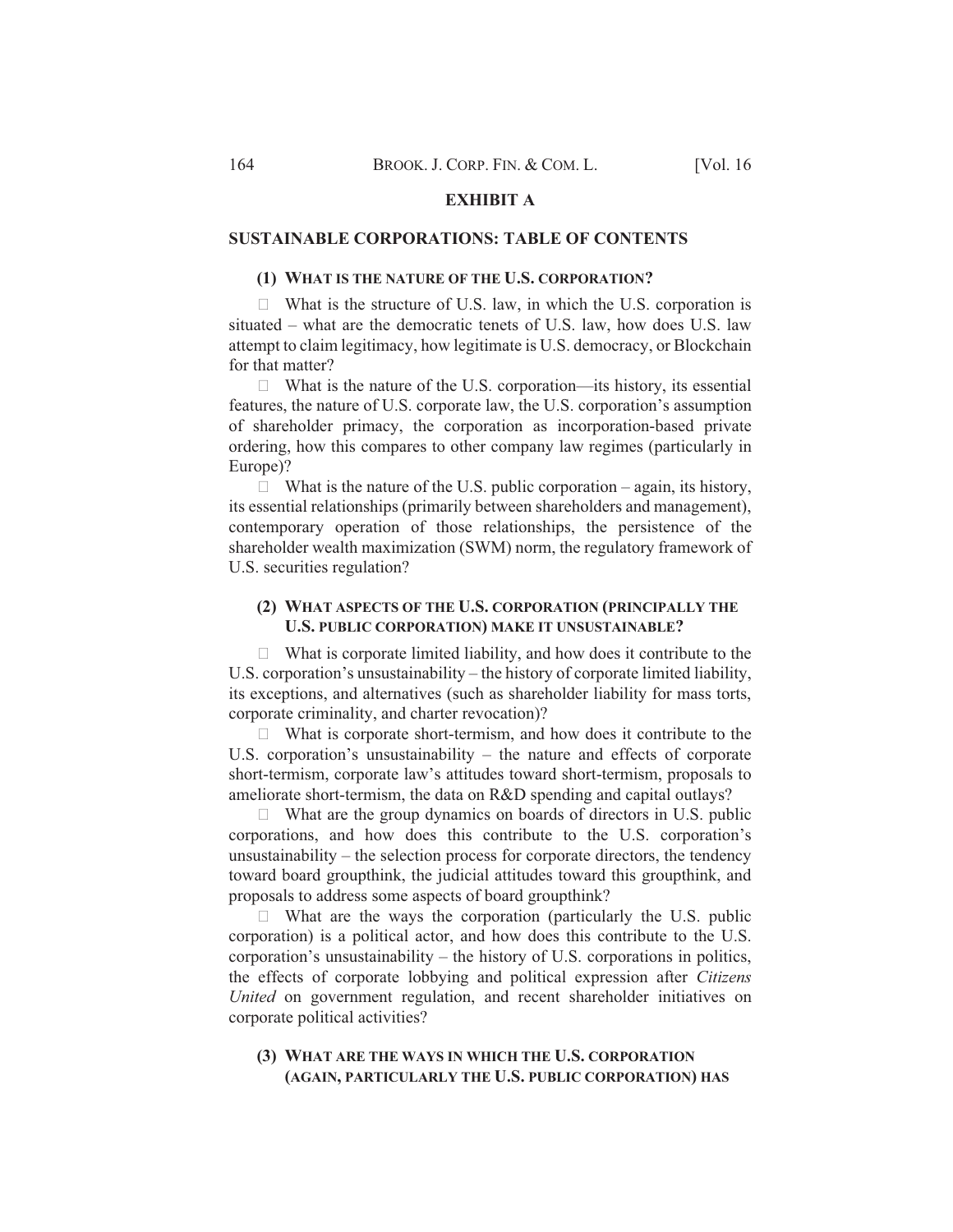# UNDERTAKEN VOLUNTARILY TO ADDRESS ASPECTS OF ITS UNSUSTAINABLE DESIGN - USING AS A FRAMEWORK THE TRIPLE-BOTTOM-LINE OF PLANET, PEOPLE, PROFITS?

 $\Box$  **Planet.** What has been the corporation's attitude toward and compliance with environmental regulation – the nature of U.S. environmental regulation, the shifts in corporate attitudes about environmental compliance, the legislative and judicial attitudes about corporate compliance, the privatepublic partnerships that have emerged in this area?

**People.** What has been the corporation's experience with corporate  $\Box$ social responsibility (CSR) and its recent incarnation as the Environmental/Social/Governance (ESG) movement – the corporate statutory answer, the judicial attitudes toward CSR, the corporation's responsibilities under international law, the nature of human capital management (HCM), the meaning of the Business Roundtable's statement on the corporate purpose, the nature of corporate greenwashing?

 $\Box$  **Profits.** What has been the corporation's experience with shareholder wealth maximization  $(SWM)$  – the institutionalization of U.S. stock markets, the changing face of socially-responsible investing (SRI), the nature and results of recent shareholder activism, the rise of ESG investing, the nature of the duties of institutional shareholders?

# (4) WHAT HAVE BEEN THE ATTEMPTS TO MORE FUNDAMENTALLY RE-STRUCTURE THE U.S. CORPORATION TO OVERCOME ITS UNSUSTAINABLE DESIGN - THAT IS, WHERE DO PROPOSALS TO **GENETICALLY RE-ENGINEER THE CORPORATE DNA CURRENTLY STAND?**

 $\Box$  What has been the story of the social-enterprise movement, which seeks to combine both profits and a social/environmental purpose in a single business enterprise  $-$  the nature of the benefit corporation, the experience with benefit corporations in the United States (with a look also at Europe), what studies show when people are asked to "do good"?

 $\Box$  What has been the story of mandatory ESG disclosure by the SEC (and by financial regulators in Europe) – the purposes and effects of disclosure mandates in effecting changes in business outcomes, the story of the SEC's attempt to mandate disclosure by companies on climate change, the emergence of private ESG ratings and sustainability accounting, recent proposals at the SEC to mandate ESG disclosures?

 $\Box$  What has been the story of Ceres, the non-profit consortium of large institutional shareholders and corporate management  $-$  the origins of the organization, the stated goals of the organization, the organization's roadmap for sustainability and its vision of the  $21<sup>st</sup>$  century corporation, the progress reports for this roadmap, the stock price effects of joining Ceres, a comparison to the Sustainable Companies Project in Europe?